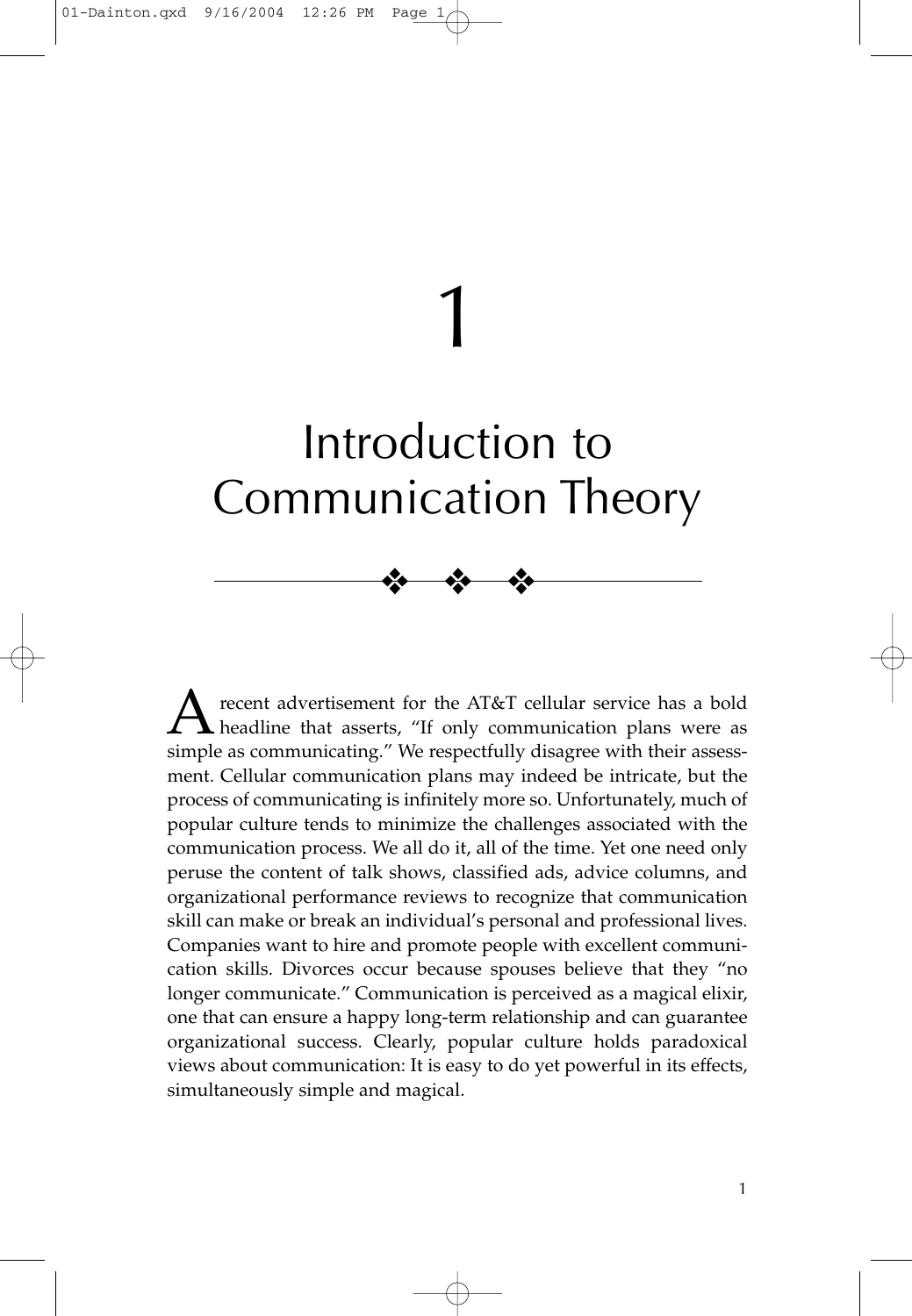The reality is even more complex. "Good" communication means different things to different people in different situations. Accordingly, simply adopting a set of particular skills is not going to guarantee success. Those who are genuinely good communicators are those who understand the underlying principles behind communication and are able to enact, appropriately and effectively, particular communication skills as the situation warrants. This book seeks to provide the foundation for those sorts of decisions. We focus on communication theories that can be applied in your personal and professional lives. Understanding these theories, including their underlying assumptions and the predictions that they make, can make you a more competent communicator.

## WHAT IS COMMUNICATION?

This text is concerned with communication theory, so it is important to be clear about the term *communication.* The everyday view of communication is quite different from the view of communication taken by communication scholars. In the business world, for example, a popular view is that communication is synonymous to information. Thus, the communication process is the flow of information from one person to another (Axley, 1984). Communication is viewed as simply one activity among many others, such as planning, controlling, and managing (Deetz, 1994). It is *what* we do in organizations.

Communication scholars, on the other hand, define communication as *the process by which people interactively create, sustain, and manage meaning* (Conrad & Poole, 1998). As such, communication both reflects the world and simultaneously helps to create it. Communication is not simply one more thing that happens in personal and professional life; it is the very means by which we produce our personal relationships and professional experiences—it is *how* we plan, control, manage, persuade, understand, lead, love, and so on. All of the theories presented in this book relate to the various ways in which human interaction is developed, experienced, and understood.

## ❖ WHAT IS THEORY?

The term *theory* is often intimidating to students. We hope that by the time you finish reading this book, you will find working with theory to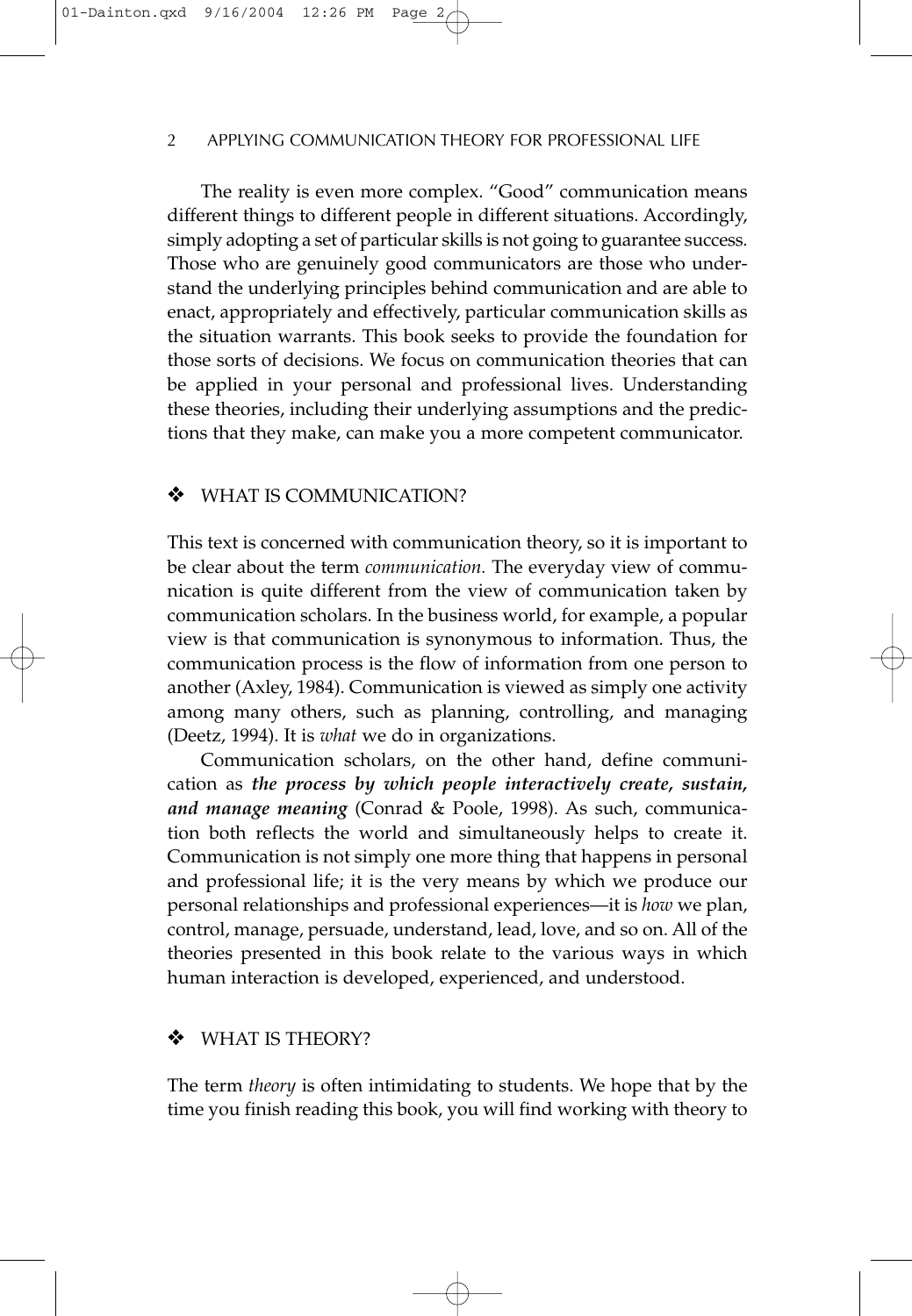be less daunting than you might have expected. The reality is that you have been working with theories of communication all of your life, even if they haven't been labeled as such. Theories simply provide an abstract understanding of the communication process (Miller, 2002). As an abstract understanding, they move beyond describing a single event by providing a means by which all such events can be understood. To illustrate, a theory of customer service can help you to understand not only the bad customer service you received from your credit card company this morning, it can also help you to understand a good customer service encounter you might have had at a restaurant last week. Moreover, it can assist your organization in training and developing customer service personnel.

At their most basic level, theories provide us with a lens by which to view the world. Think of theories as a pair of glasses. Corrective lenses allow wearers to observe more clearly, but they also impact vision in unforeseen ways. For example, they can limit the span of what you see, especially when you try to look peripherally outside the range of the frames. Similarly, lenses can also distort the things you see, making objects appear larger or smaller than they really are. You can also try on lots of pairs of glasses until you finally pick one pair that works the best for your lifestyle. Theories operate in a similar fashion. A theory can illuminate an aspect of your communication so that you understand the process much more clearly; theory also can hide things from your understanding or distort the relative importance of things.

We consider a communication theory to be *any systematic summary about the nature of the communication process.* Certainly, theories can do more than summarize. Other functions of theories are to focus attention on particular concepts, clarify our observations, predict communication behavior, and generate personal and social change (Littlejohn, 1999). We do not believe, however, that all of these functions are *necessary* for a systematic summary of communication processes to be considered a theory.

What does this definition mean for people in communication, business, and other professions? It means that any time you say that a communication strategy *usually* works this way at your workplace, or that a specific approach is *generally* effective with your boss, or that certain types of communication are *typical* for particular media organizations, you are in essence providing a theoretical explanation. Most of us make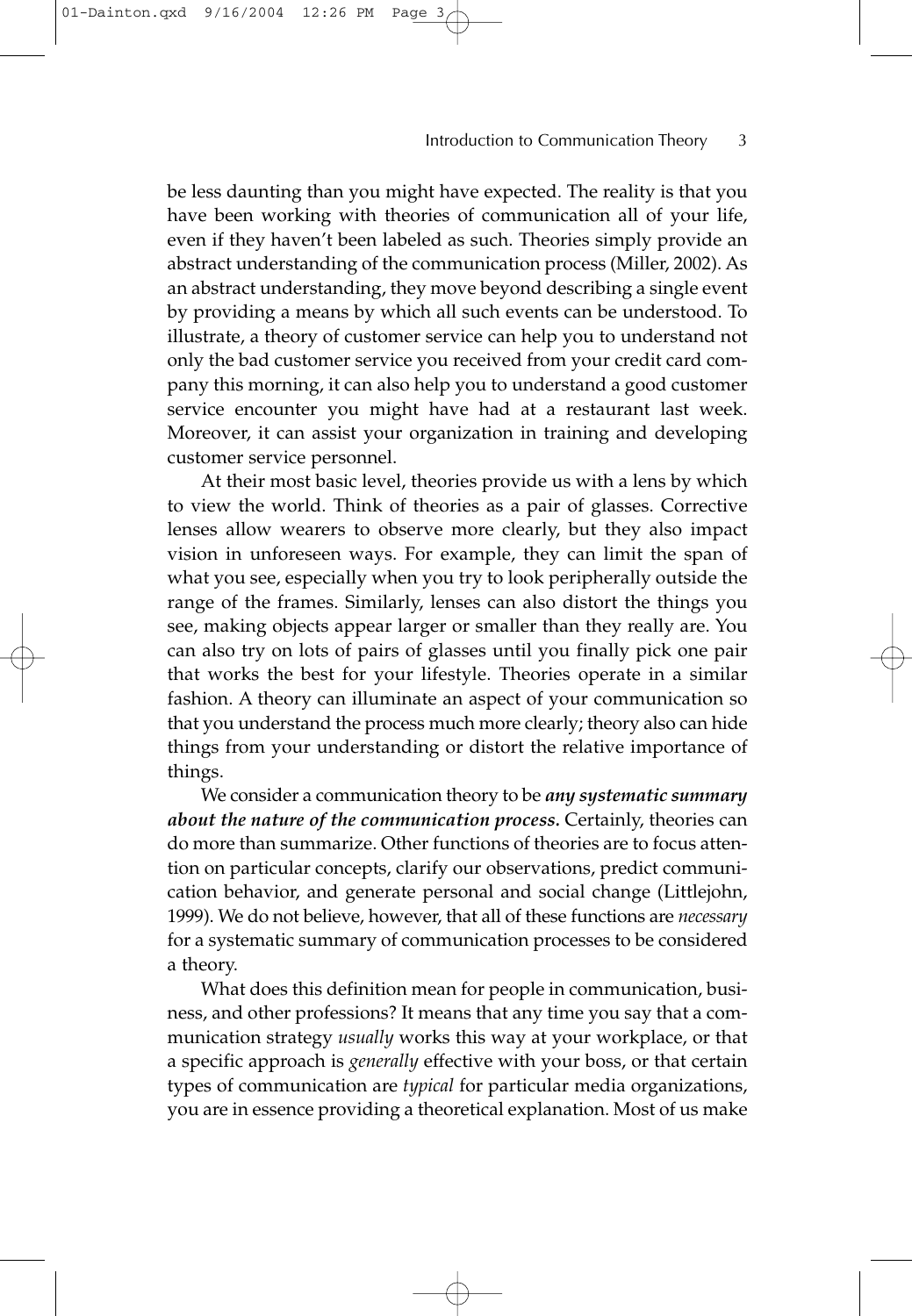**Table 1.1** Three Types of Theory

| Type of Theory        | Example                                                                                                                                                                                                                   |
|-----------------------|---------------------------------------------------------------------------------------------------------------------------------------------------------------------------------------------------------------------------|
| Commonsense<br>theory | • Never date someone you work with—it always ends<br>up badly.<br>• The squeaky wheel gets the grease.<br>• The more incompetent you are, the higher you get<br>promoted.                                                 |
| Working theory        | • Audience analysis should be done prior to presenting<br>a speech.<br>• To get a press release published, it should be<br>newsworthy and written in journalistic style.                                                  |
| Scholarly theory      | • Effects of violations of expectations depend on the<br>reward value of the violator (expectancy violations<br>theory).<br>• The media do not tell us what to think, but what to<br>think about (agenda-setting theory). |

these types of summary statements on a regular basis. The difference between this sort of theorizing and the theories provided in this book centers on the term *systematic* in the definition. Table 1.1 presents an overview of three types of theory.

First, the summary statements described in the table are what are known as **commonsense theories**, or theories-in-use. This type of theory often is created by an individual's own personal experiences, or such theories might reflect helpful hints that are passed on from family members, friends, or colleagues. They are useful to us and are often the basis for our decisions about how to communicate. Sometimes, however, our commonsense backfires. For example, think about common knowledge regarding deception. Most people believe that liars don't look the person they are deceiving in the eyes, yet research indicates that this is not the case (DePaulo, Stone, & Lassiter, 1985). Let's face it: If we engage in deception, we will work very hard at maintaining eye contact simply *because* we believe that liars don't make eye contact! In this case, commonsense theory is not supported by research into the phenomenon.

A second type of theory is known as **working theory.** These are generalizations made in particular professions about the best techniques for doing something. Journalists work using the "inverted pyramid" of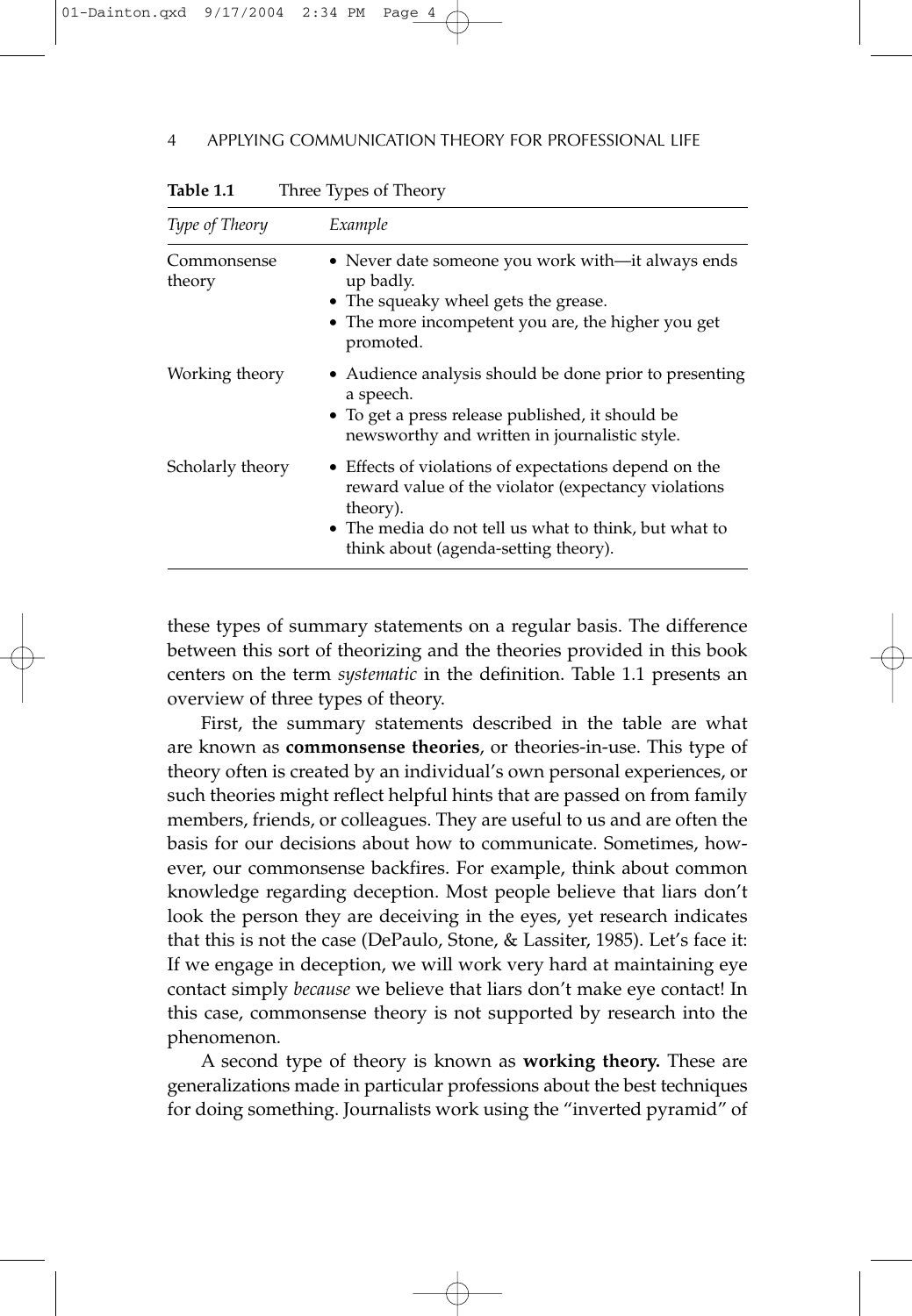story construction (most important information to least important information). Filmmakers operate using particular shots to invoke particular effects in the audience, so close-ups are used when a filmmaker wants the audience to place particular emphasis on the object in the close-up. Giannetti (1982), for example, describes a scene in Hitchcock's *Notorious* in which the heroine realizes she is being poisoned by her coffee, and the audience "sees" this realization through a close-up of the coffee cup. Working theories are more systematic than are commonsense theories, because they represent agreed-on ways of doing things for a particular profession. In fact, they may very well be based on scholarly theories. Such theories more closely represent guidelines for behavior rather than systematic representations. These types of theories are typically taught in content-specific courses (such as public relations, media production, or public speaking).

The type of theory we will be focusing on in this book is known as **scholarly theory.** Students often assume (incorrectly!) that because a theory is labeled as *scholarly,* it is not useful for people in business and the professions. Instead, the term scholarly indicates that the theory has undergone systematic research. Accordingly, scholarly theories provide more thorough, accurate, and abstract explanations for communication than do commonsense or working theories. The down side is that scholarly theories are typically more complex and difficult to understand than commonsense or working theories. If you are genuinely committed to improving your understanding of the communication process, however, scholarly theory will provide a strong foundation for doing so.

## ❖ THE THEORY–RESEARCH LINK

Although theory and research are related, we have not yet articulated the exact nature of this link, in part because there is some debate about the theory–research relationship that is akin to the classic question, which came first, the chicken or the egg? In this case, scholars disagree as to what starts the process, theory or research.

Some scholars say that research comes before theory. This approach is known as **inductive theory development.** Also known as *grounded theory,* scholars using inductive theory development believe that the best theories emerge from the results of systematic study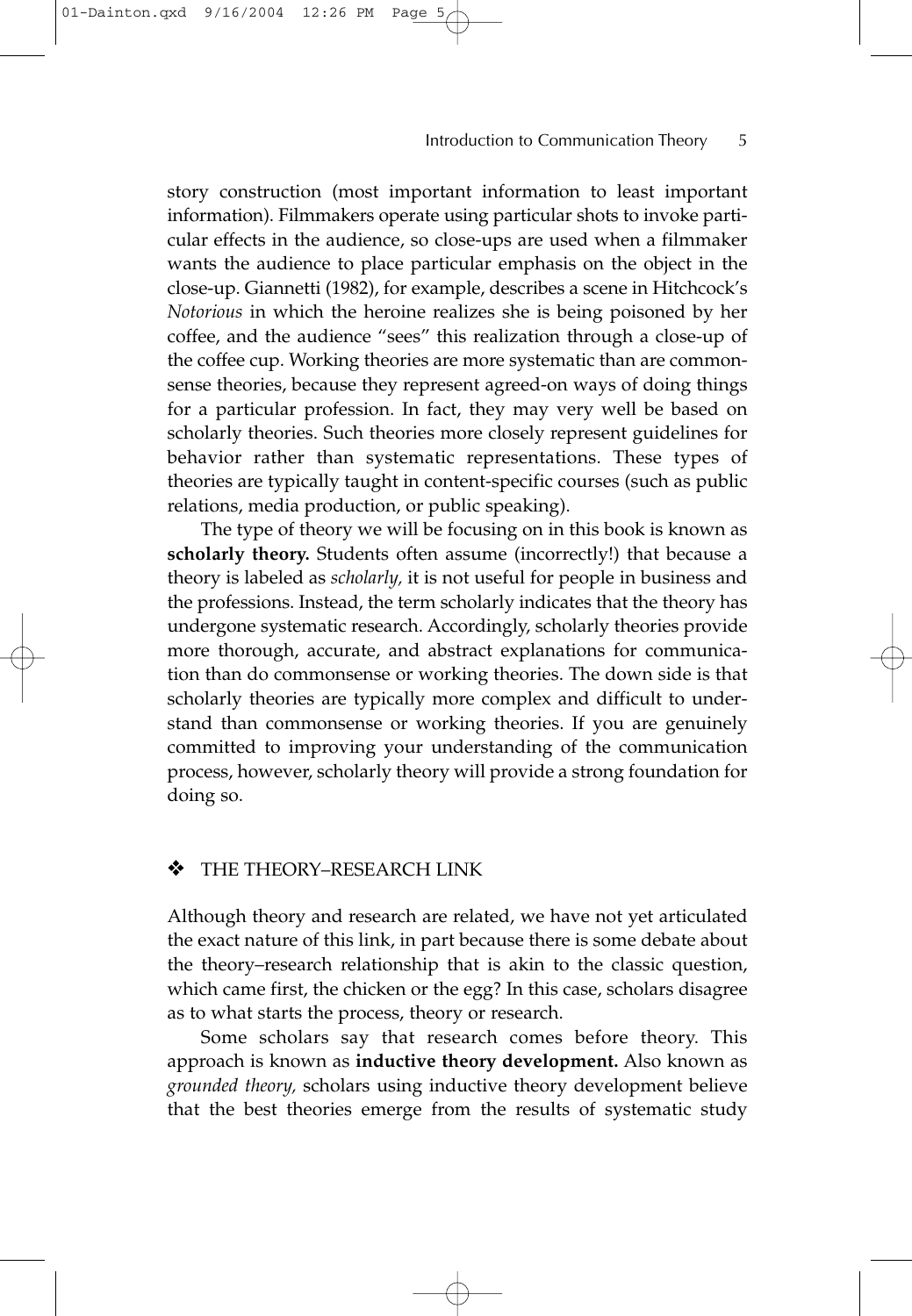(Glaser & Strauss, 1967). That is, these scholars study a particular topic, and, based on the results of their research, they develop a theory; the research comes *before* the theory. If someone wanted to develop a theory about how management style affects employee performance, then that person would study management style and employee performance in great depth before proposing a theory. Preliminary theories may be proposed, but the data continue to be collected and analyzed until adding new data brings little to the researcher's understanding of the phenomenon or situation.

On the other hand, some scholars believe in **deductive theory development.** Deductive theory is generally associated with the scientific method (Reynolds, 1971). The deductive approach requires that a hypothesis, or a working theory, be developed before any research is conducted. Once the theory has been developed, the theorist then collects data to test or refine the theory (i.e., to support or reject the hypothesis). What follows is a constant set of adjustments to the theory with additional research conducted until evidence in support of the theory is overwhelming. The resulting theory is known as a **law** (Reynolds, 1971). In short, deductive theory development starts with the theory and then looks at data. As an example, a researcher might start with the idea that supportive management styles lead to increased employee performances. The researcher would then seek to support his or her theory by collecting data about those variables.

As indicated earlier, these two approaches represent different starting points to what is in essence a "chicken or the egg" type of argument. The reality is that neither approach advocates a single cycle of theorizing or research. Instead, both approaches suggest that theories are dynamic—they are modified as the data suggest, and data are reviewed to adjust the theory. Accordingly, the model in Figure 1 is the most accurate illustration of the link between theory and research. In this model, the starting points are different, but the reality of a repetitive loop between theory and research is identified.

## ❖ WHAT IS RESEARCH?

Thus far, we have talked about the nature of communication and the nature of theory. Next we turn our attention to the question of what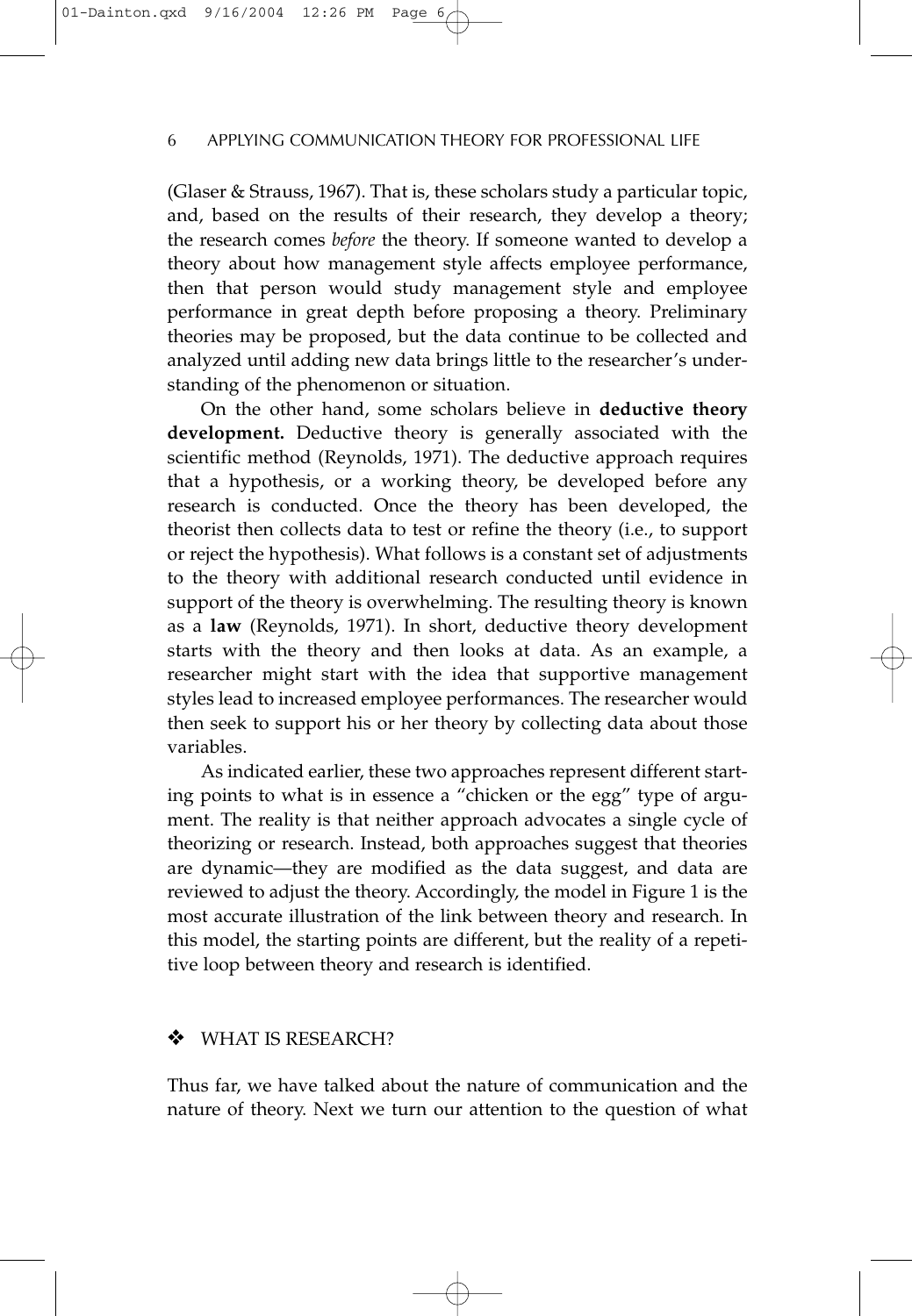

**Figure 1.1** The Theory–Research Link

01-Dainton.qxd 9/16/2004 12:26 PM

counts as research. Frey, Botan, and Kreps (2002) described research as "disciplined inquiry that involves studying something in a planned manner and reporting it so that other inquirers can potentially replicate the process if they choose" (p. 13). Accordingly, we do not mean informal types of research, such as reflections on personal experience, off-the-cuff interviews with acquaintances, or casual viewing of communication media. When we refer to **research,** we mean the methodical gathering of data as well as the careful reporting of the results of the data analysis.

Note that *how* the research is reported differentiates two categories of research. **Primary research** is research reported by the person who conducted it. It is typically published in academic journals. **Secondary research** is research reported by someone other than the person who conducted it. This is research reported in newspapers, popular or trade magazines, handbooks, and textbooks. Certainly, there is value to the dissemination of research through these media. Textbooks, for example, can summarize hundreds of pages of research in a compact and understandable fashion. Newspaper articles or news broadcasts can reach thousands of people. Trade magazines can pinpoint the readers who may benefit most from the results of the research. Regardless of whether the source is popular or academic, however, primary research is typically valued more than secondary research as a source of information; with secondary research, readers risk the chance that the writers have misunderstood or distorted the results of the research.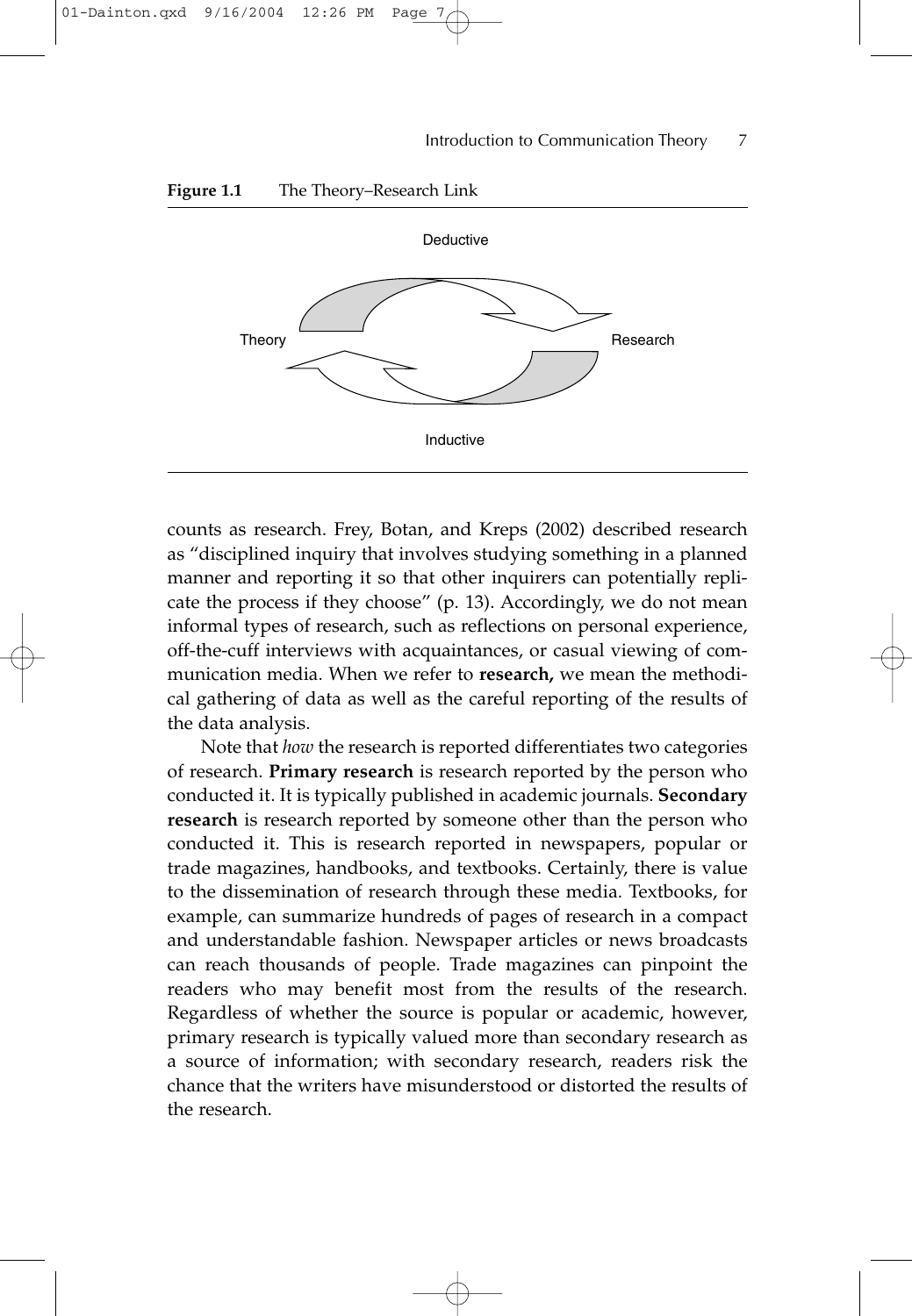## ❖ RESEARCH METHODS IN COMMUNICATION

"The sheer volume of research we are exposed to in our daily lives is formidable and growing" (Crossen, 1994, p. 17). Even if you aren't an academic, even if your job doesn't require you to conduct research, we are all inundated with research "facts," both at work and at home. Politicians cite polls and surveys to bolster their platforms. Advertisers cite research studies that indicate their product is superior. Organizations use research to make decisions for strategic planning. Even if you never conduct a research study in your life, understanding how research is performed will help you make more informed personal and professional decisions. This section focuses on the four research methods commonly used in the development of communication theory. When reading about these methods, pay particular attention to the types of information revealed and concealed by each method. This approach will allow you to be a better consumer of research.

#### **Experiments**

When people think of "experiments," they often have flashbacks to high school chemistry classes. People are often surprised that communication scholars also use experiments, even though there isn't a Bunsen burner or beaker in sight. What makes something an experiment has nothing to do with the specific equipment involved; rather, experimentation is ultimately concerned with **causation** and **control.** It is important to emphasize that an experiment is the *only* research method that allows researchers to conclude that one thing causes another. For example, if you are interested in determining whether friendly customer service causes greater customer satisfaction, whether advertisers' use of bright colors produces higher sales, or whether sexuality in film leads to a more promiscuous society, the only way to determine these things is through experimental research.

Experimental research allows researchers to determine causality because experiments are so controlled. In experimental research, the researcher is concerned with two variables. A **variable** is simply any concept that has two or more values (Frey et al., 2002). Sex is a variable, because we have men and women. Note that just looking at maleness is not a variable because there is only one value associated with it; it doesn't *vary,* so it isn't a *variable.* Masculinity is considered a variable,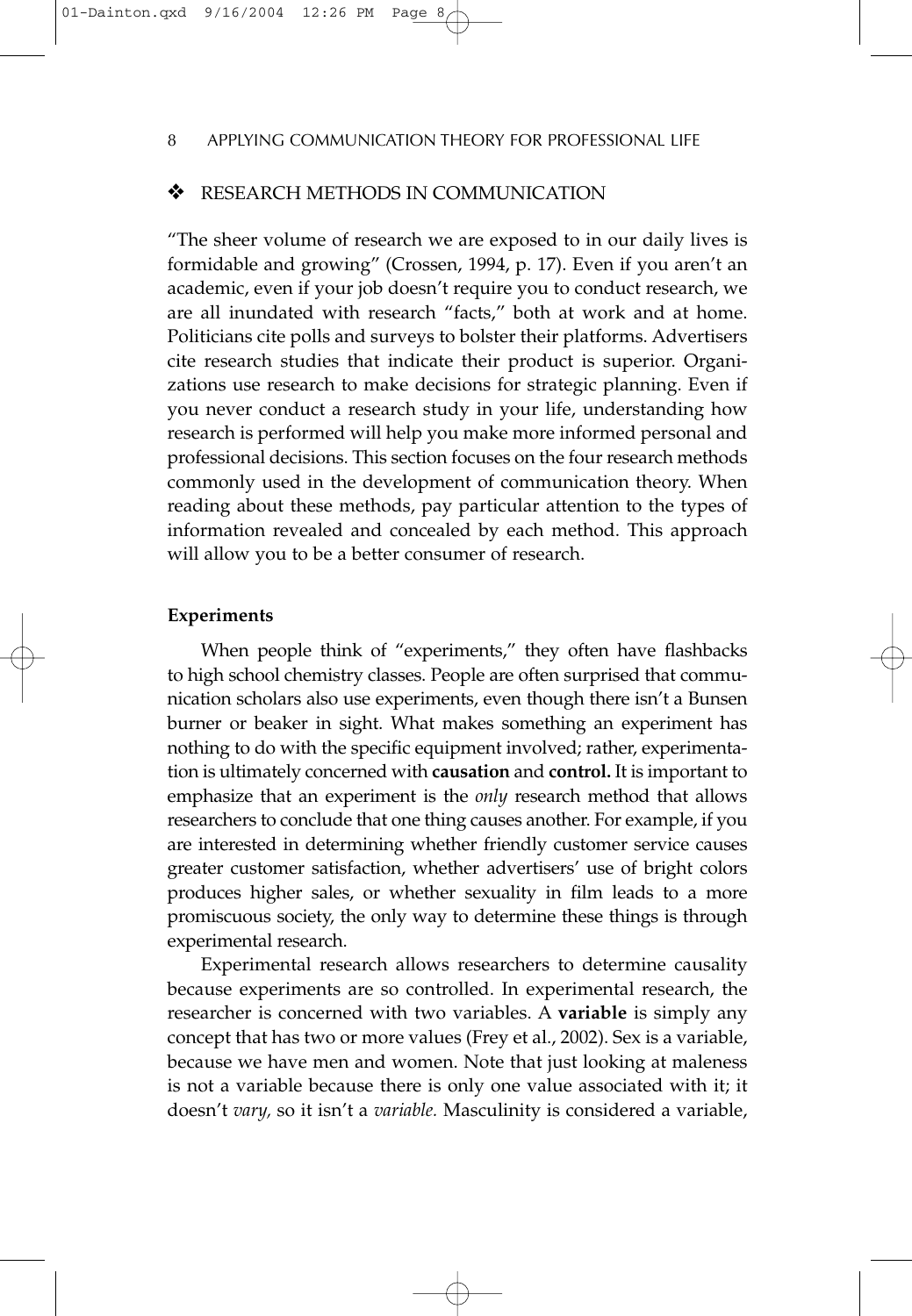however, because you can be highly masculine, moderately masculine, nonmasculine, and so on.

Returning to our discussion of experimental research, then, the research is concerned with two variables. One of the variables is the presumed cause. This is known as the **independent variable.** The other is the presumed effect. This is known as the **dependent variable.** If you are interested in knowing whether bright colors in advertisements cause increased sales, your independent variable is the color (bright vs. dull) and the dependent variable is the amount of sales dollars (more, the same, or less). The way the researcher determines causality is by carefully controlling the study participants' exposure to the independent variable. This control is known as **manipulation,** a term which has a negative connotation but is not meant in a negative fashion in the research world. In the study of advertisements just described, the researcher would expose some people to an advertisement that used bright colors and others to an advertisement that used dull colors, and she or he would observe the effects on sales based on these manipulations.

Experiments take place in two settings. **Laboratory experiments** take place in a controlled setting, so that the researcher might better control his or her efforts at manipulation. In the communication field, laboratories are often rooms that simulate living rooms or conference rooms. Typically, however, they have two-way mirrors and cameras mounted on the walls to record what happens. For example, John Gottman has a mini "apartment" at the University of Washington. He has married couples "move in" to the apartment during the course of a weekend, and he observes all of their interaction during that weekend.

Some experiments don't take place in the laboratory, and these are called **field experiments** because they take place in participants' natural surroundings. These sorts of experiments often take place in public places, such as shopping malls, libraries, or schools, but they might take place in private areas as well. In all cases, participants must agree to be a part of the experiment to comply with ethical standards set by educational and research institutions.

#### **Survey Research**

The most common means of studying communication is through the use of surveys. Market research, audience analysis, and organizational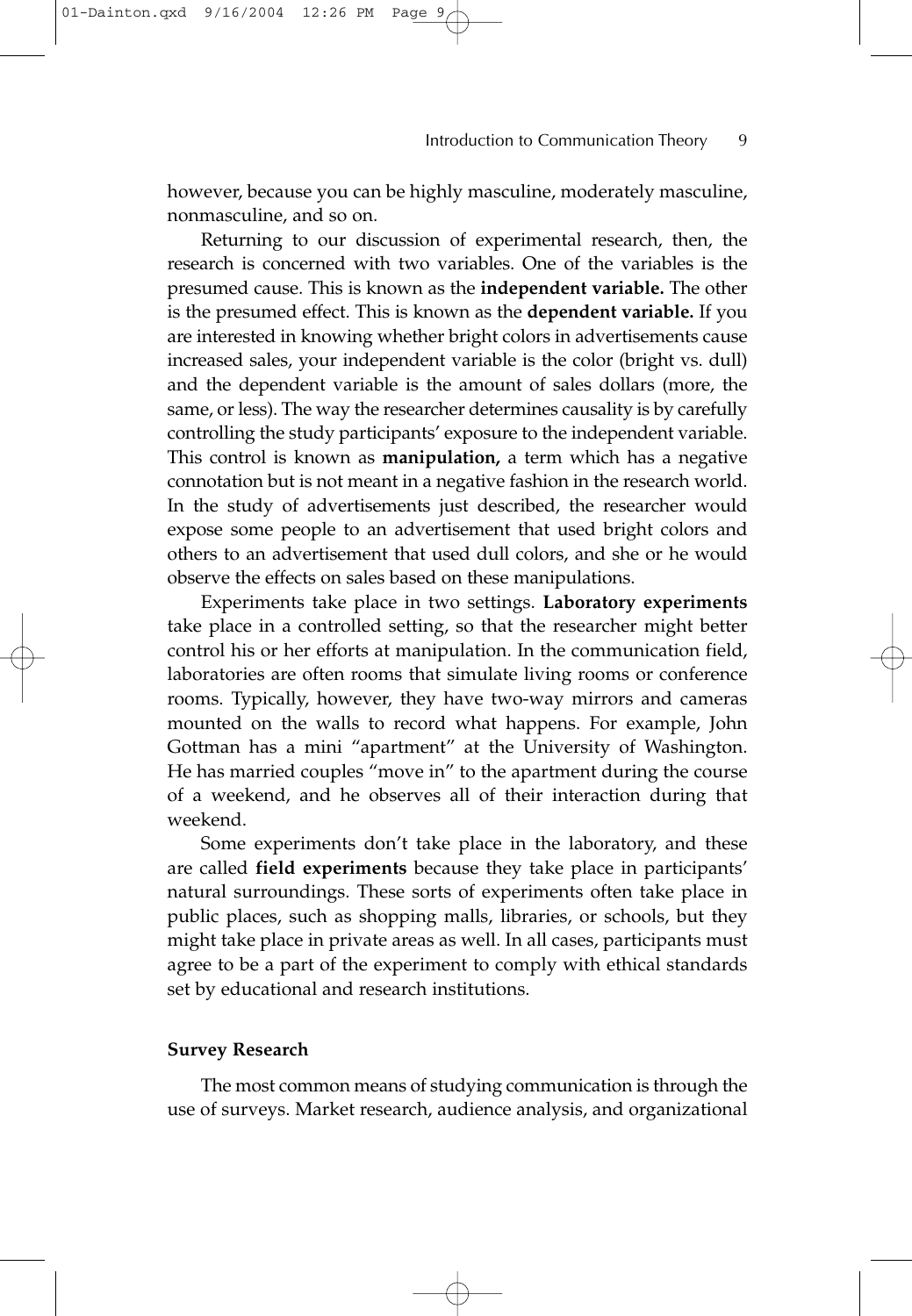audits all make use of surveys. Unlike experiments, the use of surveys does not allow researchers to make claims that one thing causes another. The strength of survey research is that it is the *only* way to find out how someone thinks, feels, or intends to behave. If you want to know what people think about your organization, how they feel about a social issue, or whether they intend to buy a product after viewing an advertising spot you created, you need to conduct a survey.

In general, there are two types of survey research. **Interviews** ask participants to respond orally. They might take place face-to-face or over the phone. One special type of interview is a focus group, which is when the interviewer (called a facilitator) leads a small group of people in a discussion about a specific product or program (Frey et al., 2002). **Questionnaires** ask participants to respond in writing. They can be distributed by mail or administered with the researcher present. Particular types of research are more suited for interviews rather than questionnaires. Interviews, for example, allow the researcher to ask more complex questions because he or she can clarify misunderstandings through probing questions. Questionnaires, however, might be more appropriate for the collection of sensitive information because they provide more anonymity to the respondent (Salant & Dillman, 1994).

The key concepts associated with either type of survey research are **questioning** and **sampling.** First, the purpose of a survey is quite simple; surveys provide a means to ask questions of a group of people to understand their thoughts, feelings, and behaviors. Questionnaires might take two forms. **Open-ended questions** allow respondents to answer in their own words, taking as long (or short) as they would like. For example, a market researcher might ask study participants to describe what they like about a particular product. Or an interviewer might ask someone to respond to a hypothetical situation. **Closedended questions** require respondents to respond using set types of answers. In this case, a market researcher might say something like, "Respond to the following statement: product  $X$  is a useful product. Would you say you strongly agree, agree, neither agree nor disagree, disagree, or strongly disagree?" Neither method is better than the other; the two types of questions simply provide different kinds of data that are analyzed using different means.

The second key concept associated with survey research is **sampling.** Researchers are typically concerned with large groups of people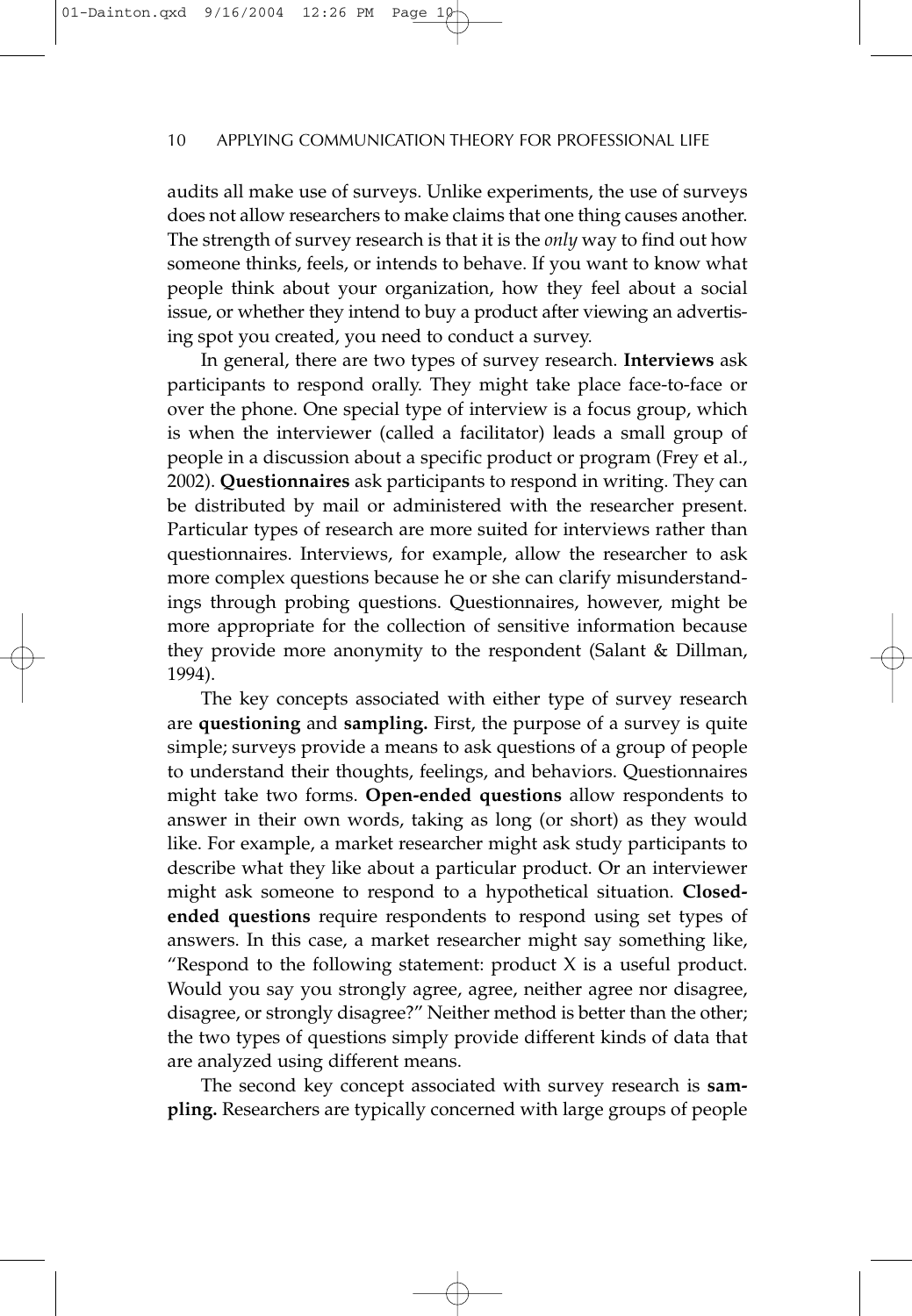when they conduct surveys. These groups are known as a **population,** which means all people who possess a particular characteristic (Frey et al., 2002). For example, marketing firms want to study all possible consumers of a product. Newspaper publishers want to gather information from all readers. Pharmaceutical industries want to study everyone with a particular ailment. The size of these groups makes it difficult simply to study everyone of interest. Even if every member of the population can be identified, which isn't always the case, studying all of them can be extremely expensive.

Instead, survey researchers study a **sample,** or a small number of people in the population of interest. If the sample is well selected and of sufficient size, the results of the survey are likely also to hold true for the entire group. **Random samples,** in which every member of the target group has an equal chance of being selected, are better than **nonrandom samples,** such as volunteers, convenience samples (people who visit a particular physician), or purposive samples (people who meet a particular requirement, such as age, sex, race, etc.). Essentially, a random sample of consumers is more likely to give representative information about brand preferences than a convenience sample, such as stopping people at the mall on a particular day to answer a few questions.

#### **Textual Analysis**

The third method used frequently by communication scholars is textual analysis. A **text** is any written or recorded message (Frey et al., 2002). A television show, a transcript of a medical encounter, and an employee bulletin can all be considered texts. Textual analysis is used to uncover the **content, nature,** or **structure** of messages. It can also be used to **evaluate** messages, focusing on their strengths, weaknesses, effectiveness, or even ethicality. So textual analysis can be used to study the amount of violence on television, how power dynamics play out during doctor–patient intake evaluations, or even the strategies used to communicate a corporate mission statement.

There are three distinct forms that textual analyses take in the communication discipline. **Rhetorical criticism** refers to "a systematic method for describing, analyzing, interpreting, and evaluating the persuasive force of messages" (Frey et al., 2002, p. 229). There are numerous specific types of rhetorical criticism, including historical criticism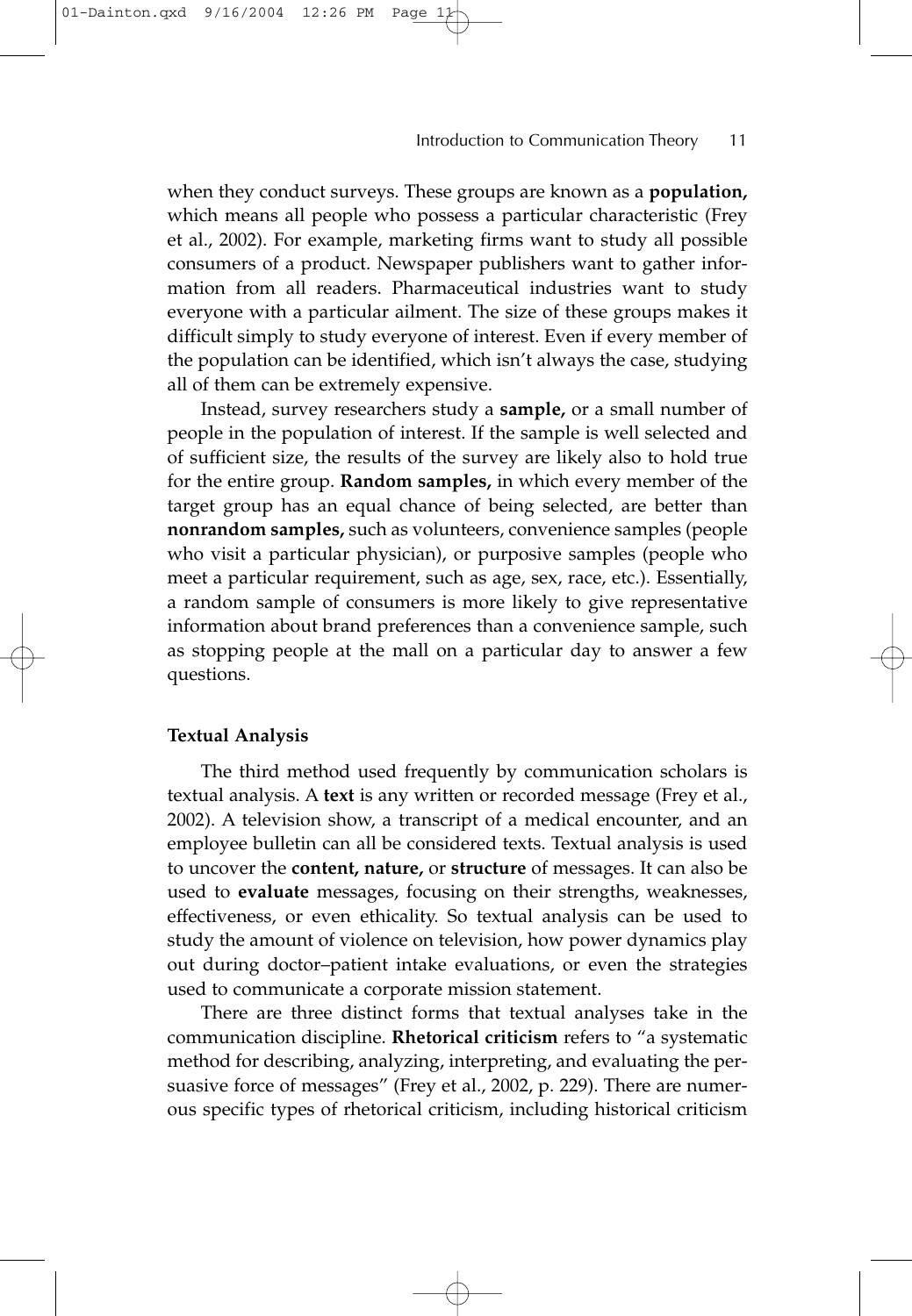(how history shapes messages), genre criticism (evaluating particular types of messages, such as political speeches, or corporate image restoration practices), and feminist criticism (how beliefs about gender are produced and reproduced in messages).

**Content analysis** seeks to identify, classify, and analyze the occurrence of particular types of messages (Frey et al., 2002). It was developed primarily to study mass mediated messages, although it is also used in numerous other areas of the discipline. For example, public relations professionals often seek to assess the type of coverage given to a client. Typically, content analysis involves four steps: the selection of a particular text (e.g., newspaper articles), the development of content categories (e.g., "favorable organizational coverage," "neutral organizational coverage," "negative organizational coverage"), placing the content into categories, and an analysis of the results. In our example, the results of this study would be able to identify whether a particular newspaper has a pronounced slant when covering the organization.

The third type of textual analysis typically conducted by communication scholars is **interaction analysis** (also known as **conversation analysis**). These approaches typically focus on interpersonal or group communication interactions that have been recorded, with a specific emphasis on the nature or structure of interaction. The strength of this type of research is that it captures the natural give-and-take that is part of most communication experiences. The weakness of interaction analysis, content analysis, and rhetorical criticism is that *actual* effects on the audience can't be determined solely by focusing on texts.

#### **Ethnography**

Ethnography is the final research method used by scholars of communication. First used by anthropologists, ethnography typically involves the researcher immersing him- or herself into a particular **culture** or **context** to understand communication rules and meanings for that culture or context. For example, an ethnographer might study an organizational culture, such as Johnson & Johnson's corporate culture, or a particular context, such as communication in hospital emergency rooms. The key to this type of research is that it is naturalistic and emergent, which means that it must take place in the natural environment for the group under study and that the particular methods used will be adjusted on the basis of what is occurring in that environment.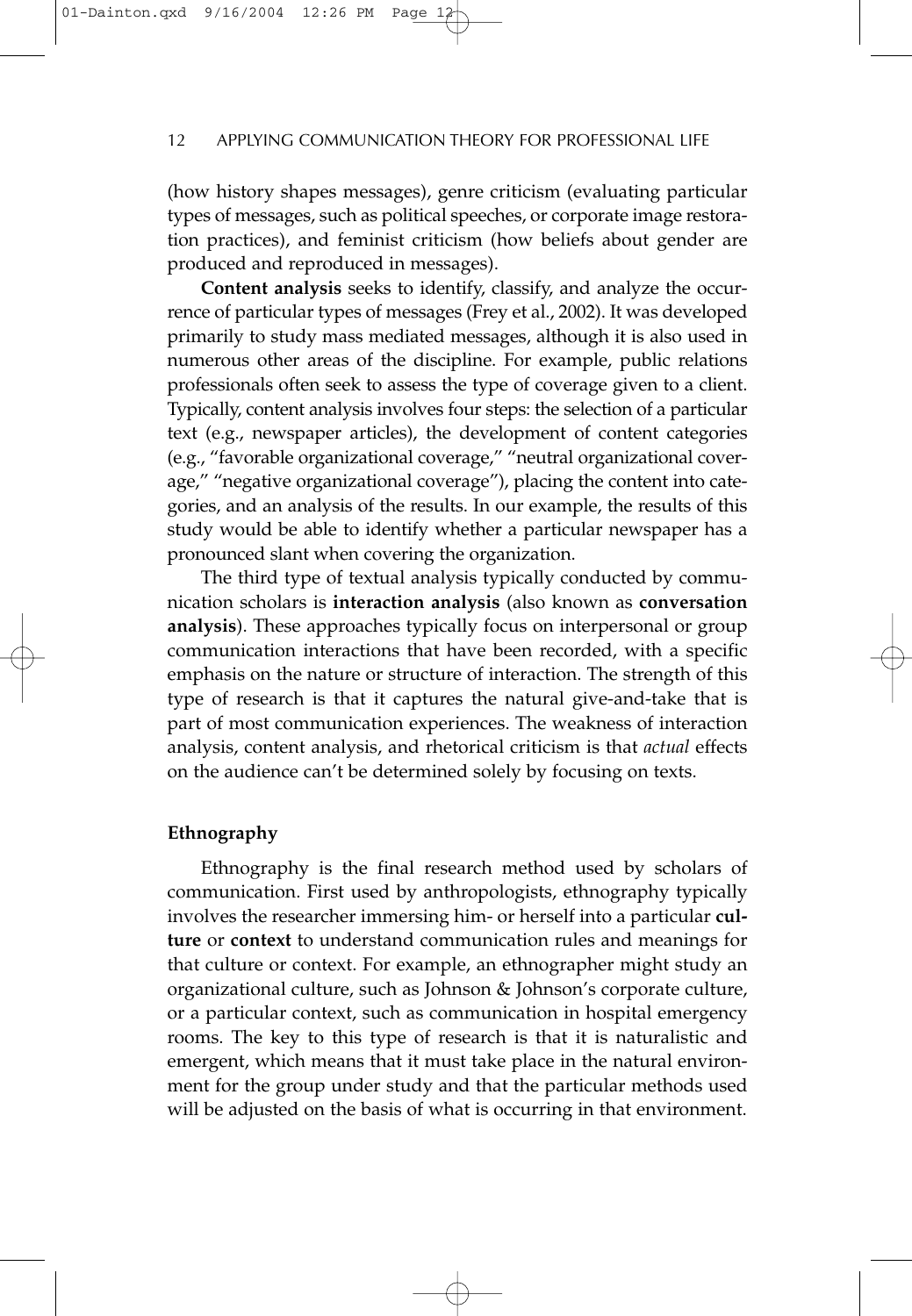Typically, those conducting ethnographies need to decide on the role they will play in the research. **Complete participants** are fully involved in the social setting, and the participants do not know that the researcher is studying them (Frey et al., 2002). This approach, of course, requires that the researcher knows enough about the environment to be able to fit in. Moreover, there are numerous ethical hurdles that the researcher must overcome. Combined, these two challenges prevent much research from being conducted in this fashion. Instead, **participant– observer** roles are more frequently chosen. In this case, the researcher becomes fully involved with the culture or context, but she or her has admitted his or her research agenda before entering the environment. In this way, knowledge is gained firsthand by the researcher, but extensive knowledge about the culture is not necessarily a prerequisite (Frey et al., 2002). Researchers choosing this strategy may also elect which to emphasize more, participation or observation. Finally, researchers may choose to be **complete observers.** Complete observers do not interact with the members of the culture or context, which means they do not interview any of the members of the group under study. As such, this method allows for the greatest objectivity in recording data, while simultaneously limiting insight into participants' own meanings of the observed communication.

In sum, communication scholars use four primary research methods. These methods include experiments, which focus on causation and control; surveys, which focus on questioning and sampling; textual analyses, which focus on the content, nature, or structure of messages; and ethnography, which focuses on the communication rules and meanings in a particular culture or context. A summary of the strengths and weaknesses of each of the four methods is summarized in Table 1.2.

# SOCIAL SCIENCE AND THE HUMANITIES

Communication has been described as both an art and a science (Dervin, 1993). On one hand, we respect the power of a beautifully crafted and creatively designed advertisement. On the other hand, we look to hard numbers to support decisions about the campaign featuring that advertisement. Although art and science are integrally related in the everyday practice of communication, in the more abstract realm of theory the two are often considered distinct pursuits. This concept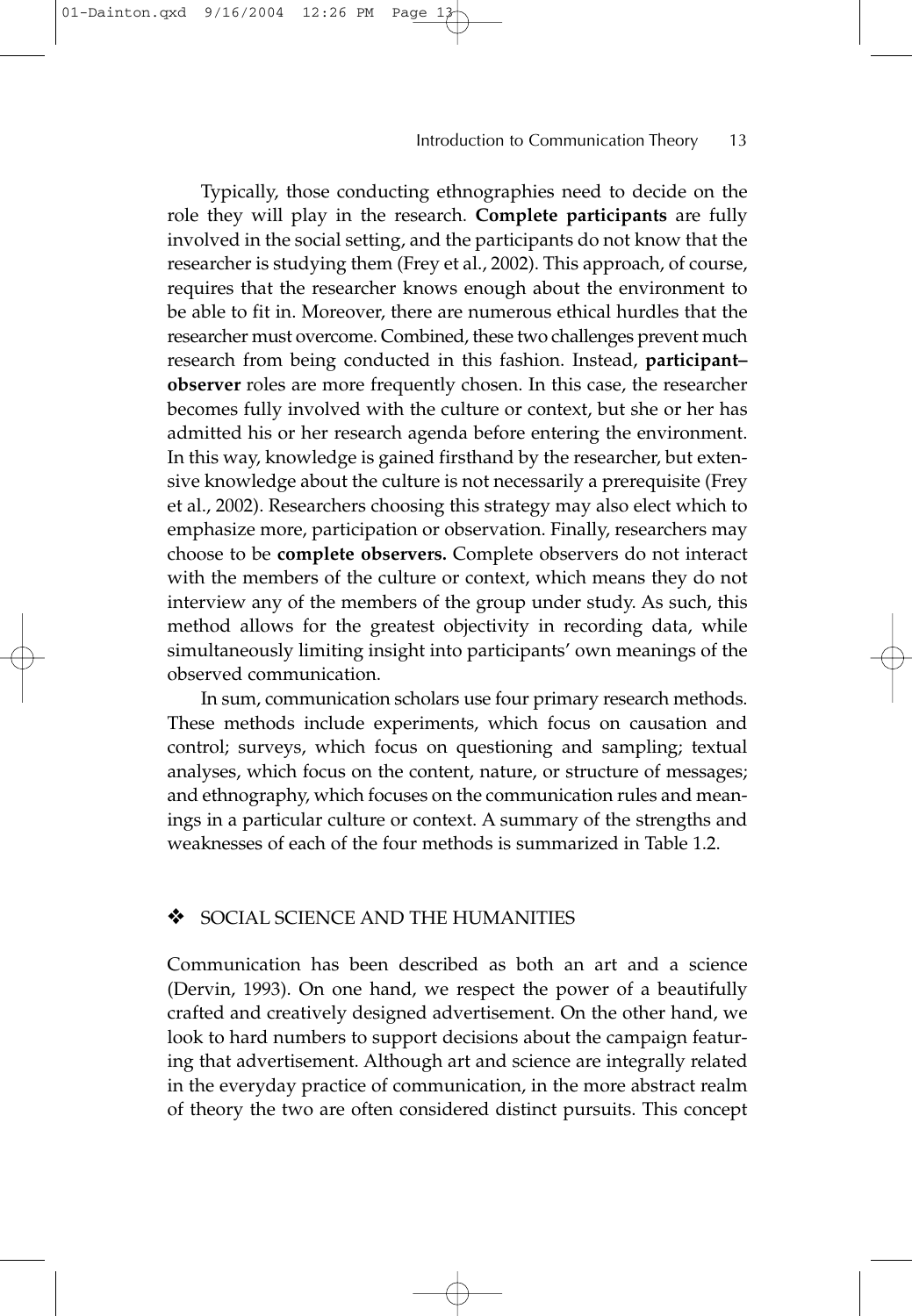| Research Method  | What It Reveals                                                   | What It Conceals                                                                                  |
|------------------|-------------------------------------------------------------------|---------------------------------------------------------------------------------------------------|
| Experiment       | Cause and effect                                                  | Whether the cause-<br>effect relationship<br>holds true in less<br>controlled<br>environments     |
| Survey           | Respondents' thoughts,<br>feelings, and intentions                | Cannot establish<br>causality; cannot<br>determine what people<br>actually do                     |
| Textual analysis | The content, nature,<br>and structure of<br>messages              | The effect of the<br>message on receivers                                                         |
| Ethnography      | Rules and meanings of<br>communication in a<br>culture or context | May provide a highly<br>subjective (and<br>therefore biased)<br>view of the culture<br>or context |

Table 1.2 Four Methods of Communication Research

can be traced to distinctions between the academic traditions of the humanities (which includes the arts) and the social sciences.

You might have some ideas about the terms *humanistic* and *social scientific,* because most college students are required to take some courses in each of these areas. The distinctions between the humanities and social science are based on more than just tradition, however; they are based on very different philosophical beliefs. With regard to the humanities, the interpretation of meaning is of central concern (Littlejohn, 2002). Meaning is presumed to be something that is subjective and unique to the individual, even though meanings are likely influenced by social processes. For individuals trained in the humanistic tradition, **subjectivity** is a hallmark; one's own **interpretation** is of interest. Think about the study of English literature, a discipline at the heart of the humanities. English scholars study the interpretation of texts in an effort to understand the meaning of the object of study.

On the other hand, **objectivity** is a central feature of social science. Social scientists believe that through careful standardization (i.e., objectivity), researchers can observe patterns of communication that can hold true for all (or most) people, all (or most) of the time. These patterns that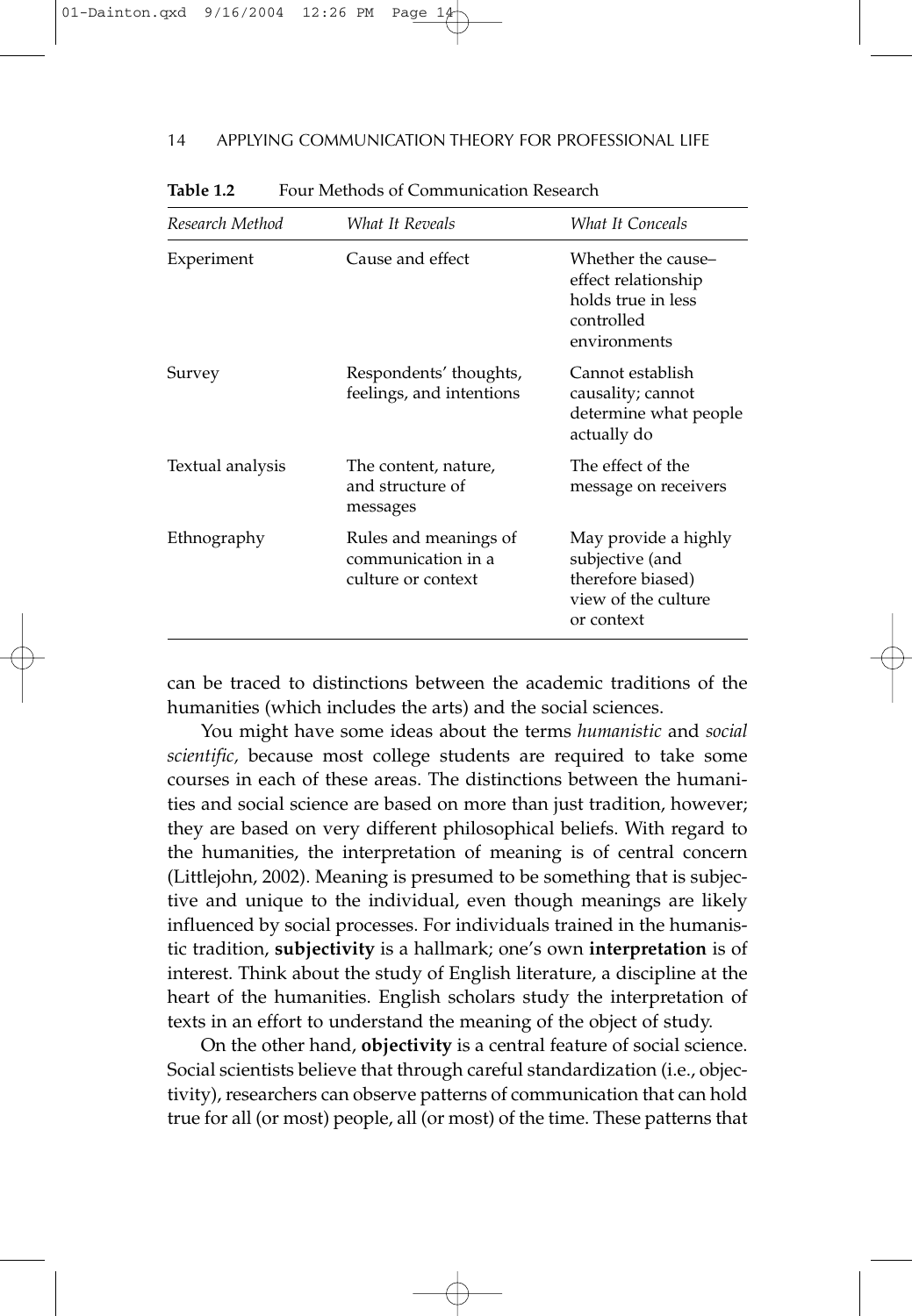| <i>Issue</i>                     | Social Science                                              | <i>Humanities</i>                                          |
|----------------------------------|-------------------------------------------------------------|------------------------------------------------------------|
| Belief about human<br>nature     | Determinism                                                 | Pragmatism                                                 |
| Goal of theory                   | Understand and predict                                      | Understand only                                            |
| Process of theory<br>development | Deductive                                                   | Inductive                                                  |
| Focus of research                | Particularism                                               | Holism                                                     |
| Research methods                 | Experiments;<br>quantitative survey<br>and textual analysis | Ethnography;<br>qualitative survey and<br>textual analysis |

| Table 1.3 | Differences Between Social Scientific and Humanistic |
|-----------|------------------------------------------------------|
|           | Approaches to Communication                          |

01-Dainton.qxd 9/16/2004 12:26

hold true across groups, time, and place are known as **generalizations.** To illustrate, psychology is a discipline rooted in the social sciences. As such, psychology scholars seek to explain general principles of how the human mind functions. These principles are intended to explain all people, all over the world, throughout history.

Because the humanities and social sciences have different areas of interest, they treat theory and research differently. Table 1.3 seeks to identify some of those distinctions. The first area of difference is the philosophical commitment to understanding the **nature of human beings** and the extent of their free will. Certainly, no one believes that human beings are mere puppets that have no choice in how they behave. Communication theorists vary, however, in the extent to which they believe people *act* versus *react* to communication situations. For example, social scientists tend to take a **deterministic** stance, which means that they believe that past experience, personality predispositions, and a number of other antecedent conditions *cause* people to behave in certain ways. Accordingly, deterministic approaches to human interaction propose that people in general tend to react to situations. Social scientists tend to look at the causes and effects of communication, such as what causes a marriage to fail or the effects of a particular marketing campaign.

Conversely, most humanists believe that people have control over their behavior; they believe that people make *conscious choices* to communicate to meet their goals. Theorists taking this stance are called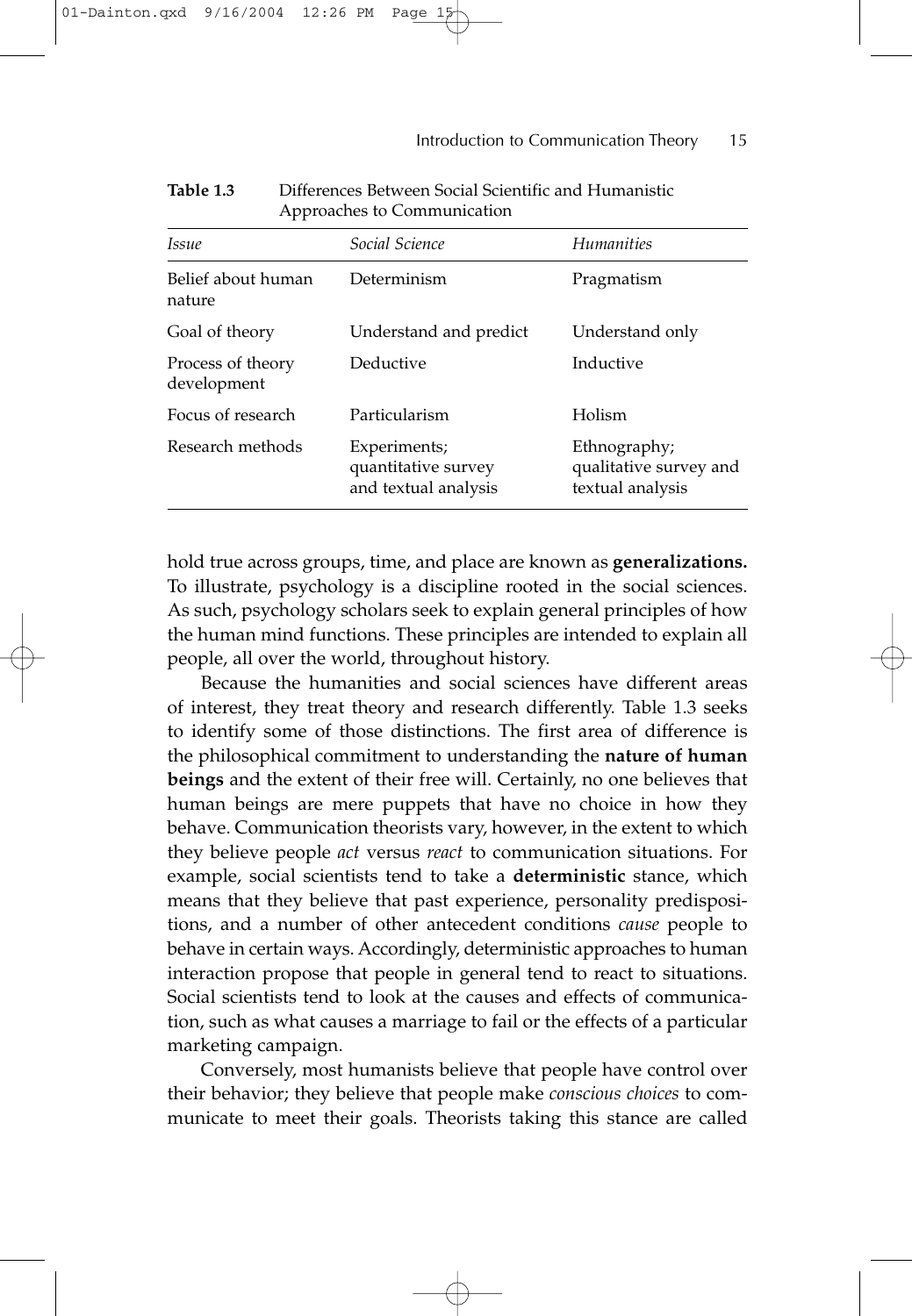**pragmatists** because they believe that people are practical and that they plan their behavior. In short, pragmatists believe that human beings are not passive reactors to situations, but dynamic actors. Humanists, then, tend to focus on the choices that people make, such as the communication strategies a company such as Exxon chose to enact in the face of a corporate crisis.

A second way to differentiate between humanistic and social scientific scholarship is through a focus on *why* theories are developed. For example, the **goal** of social scientific theory is both to **understand and predict** communication processes. Because social science is interested in generalizations, the ability to predict is paramount; if a theorist understands the general pattern that is at the heart of a social scientific theory, then she or he should be able to predict how any one individual might communicate. Those in the humanities, however, believe that interpretations are always subjective; they are unique to the individual. Accordingly, humanists believe that theorists can never actually predict how a person will behave; all that can be done is to try to **understand** human communication.

Although not directly related to the distinction between social science and the humanities, we note that some theories strive to do more than simply predict or understand. A special group of theories, called **critical approaches,** seeks to improve the world through social change. The goal of critical theory is to empower people in their professional and personal lives. For more information about critical communication theory, see Craig (1999).

The third difference between social science and the humanities is the process of **theory development.** Recall our discussion of the theory–research link discussed earlier in the chapter. Deductive theory is based on the scientific method, so it should be no surprise to you that the social scientific approach to theory development is **deductive.** Those in the humanities, however, tend to start with data and subsequently develop theory. For example, scholars of English literature would start with reading Shakespeare's plays before developing a theory about them. Thus, those in the humanities tend to use **inductive** theory development.

Finally, the focus and methods of research also vary in the social scientific and humanistic approaches. Regarding the focus of research, the social scientific method requires standardization and control. Because of these objectives, social scientists incrementally study narrowly defined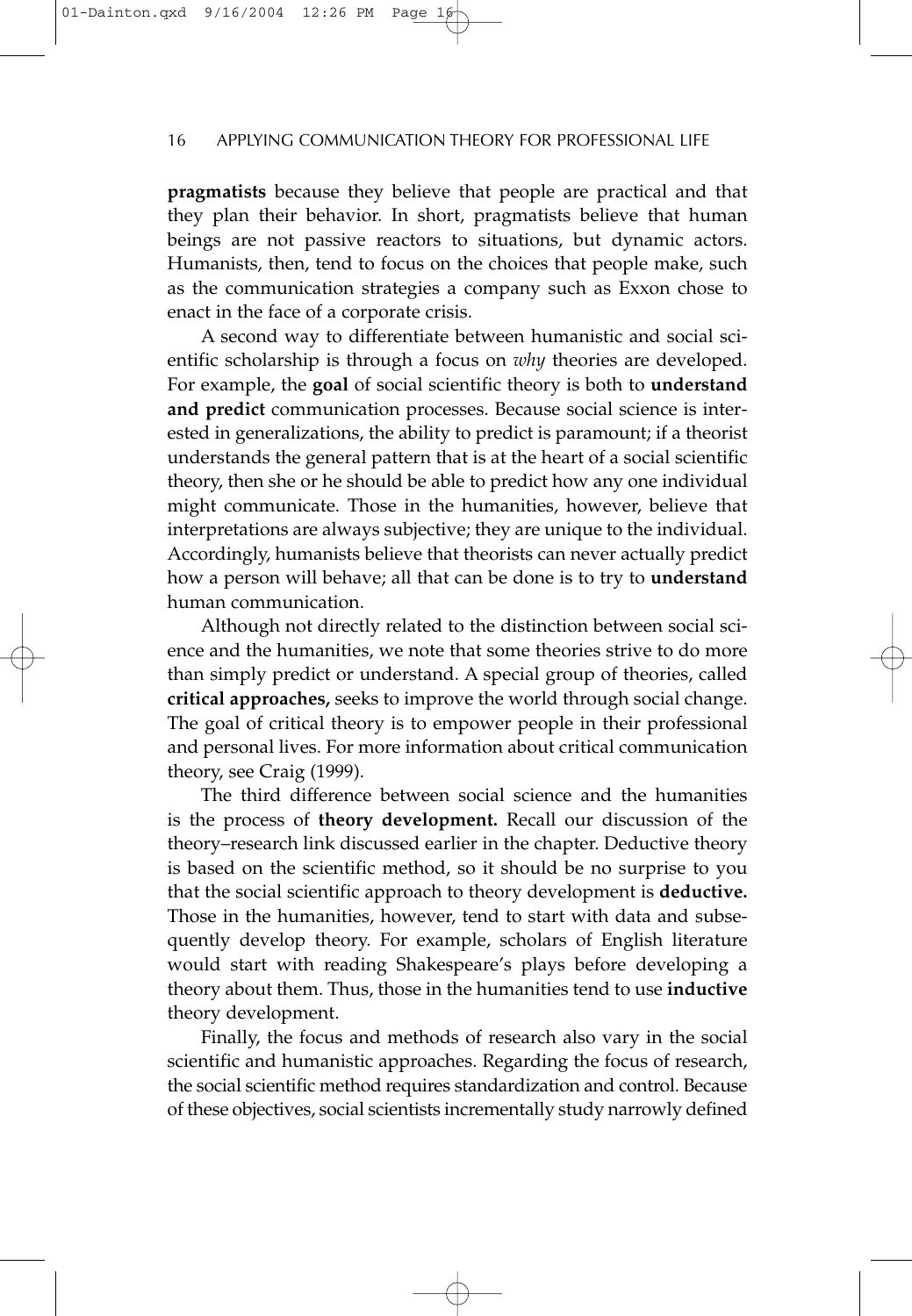01-Dainton.qxd 9/16/2004 12:26

areas at a time, believing that the whole picture will be uncovered eventually. This approach is known as **particularism.** Humanists, on the other hand, believe in looking at the big picture; they propose that all pieces of the puzzle contribute to an understanding of the problem. Accordingly, they utilize **holism,** looking at the situation in its entirety, as the focal point of research.

Given the different areas of focus, it's not a surprise that the final difference between social scientists and humanists are the research methods they use. Earlier in this chapter, we discussed the four research methods used by communication scholars. Of the four, one is clearly social scientific, and one is clearly humanistic. **Experimental methods,** with their concern for causation and control, are uniquely suited for the social sciences. Remember that social science seeks to make predictions, and the best way to do that is to have research that supports particular causes and effects. Similarly, ethnography is uniquely suited for humanistic research. **Ethnography** leans to the understanding of communication in contexts and cultures, which is appropriate for theory that uses holism in its quest for interpretation of communicative events.

The uses of survey research and textual analysis cannot be easily classified. Instead of the methods themselves being associated with either social science or the humanities, the specific way data are analyzed determines whether the method is social scientific or humanistic. The two methods of data analysis are quantitative and qualitative. Quantitative methods are adapted from those used in the hard sciences, such as chemistry and biology. Accordingly, quantitative methods are associated with social science. Qualitative methods are those that have historically been used by the humanities.

**Quantitative methods** typically rely on numbers or *statistics* as the source of data (Reinard, 1998). These data and statistics are generally explanatory and comprehensive in nature; they seek to predict what will happen for large groups of people. To accomplish this, researchers control the study by identifying the variables of interest before data collection takes place and trying to prevent extraneous influences from affecting the data. As described earlier, these commitments allow social scientists to make generalizations.

**Qualitative methods** reject the limitations on individual interpretation that control requires. Moreover, qualitative research eschews the use of numbers and uses verbal descriptions of communicative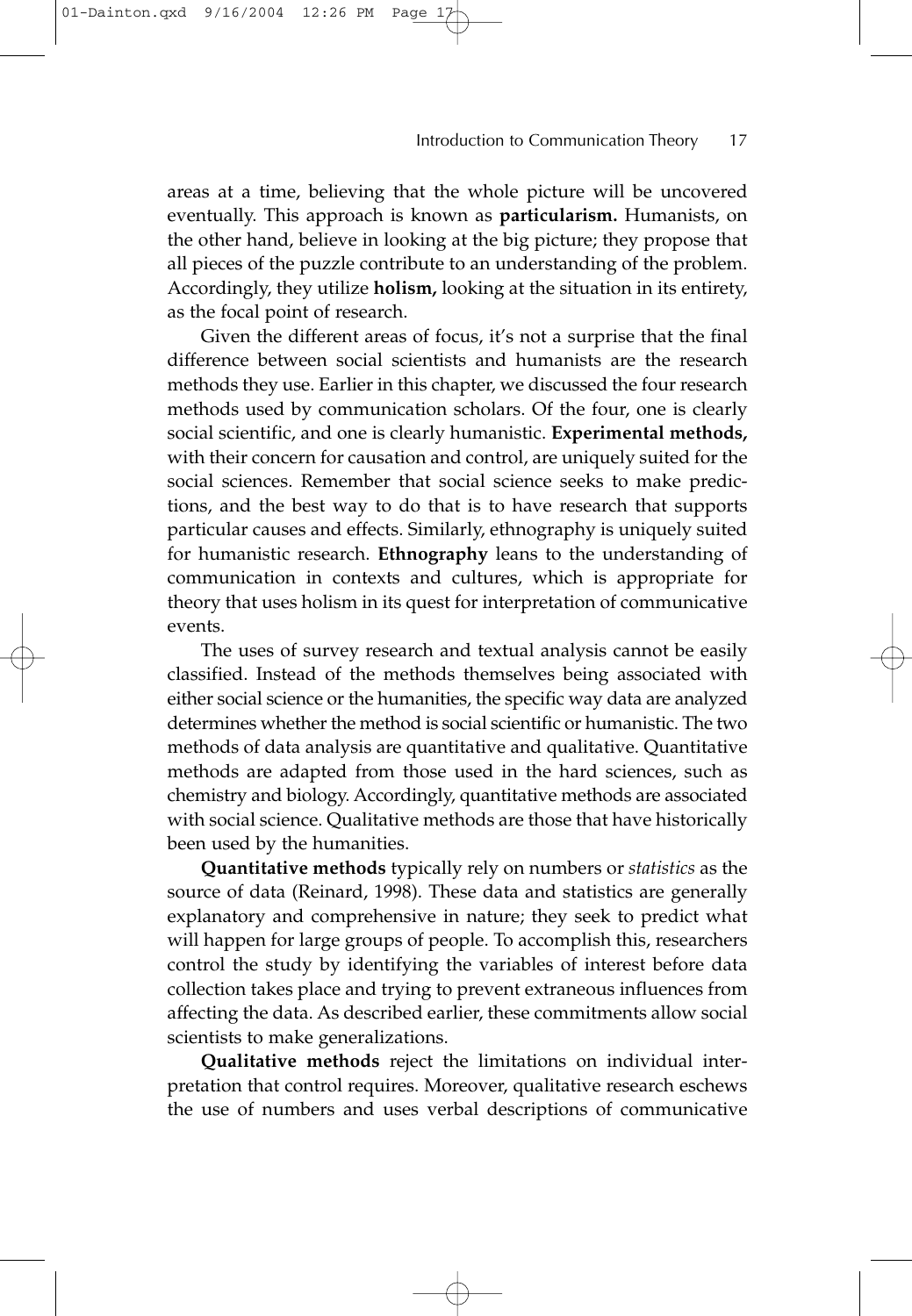phenomena. Typically, the data are in the form of extended quotes or transcripts of communication. Finally, qualitative research typically centers on a description or critique of communication rather than on generalizations (Reinard, 1998).

In summary, then, social scientists tend to use quantitative surveys or textual analyses. For example, they'll collect data about how many people prefer a new formulation of a product versus a previous formulation of a product or how frequently a manager uses a particular communication strategy in interaction. Humanists tend to use qualitative surveys and textual analyses. They ask participants to respond at length to questions in their own words about a particular product or they identify various communication themes evident in a corporate brochure.

A final note should be made about the distinctions between social science and the humanities. The purpose of talking about these two academic traditions is because communication is *both* social scientific and humanistic. As such, you shouldn't view these distinctions as dichotomies, but as continua. Individual theories may be more or less social scientific or humanistic (not either–or), with elements borrowed from both traditions.

## ❖ EVALUATING THEORY

The final topic of this chapter is evaluating theory. Earlier we suggested that all theories have strengths and weaknesses; they reveal certain aspects of reality and conceal others. An important task that students and scholars face is to evaluate the theories that are available to them. We are not talking about evaluation in terms of "good" versus "bad," but evaluating the *usefulness* of the theory. Each of you is likely to find some of the theories presented in this text more useful than others. Such a determination is likely due at least in part to your own background and experiences, as well as your profession. We would like to challenge you to broaden your scope and consider not just the usefulness of each theory to you personally, but the usefulness of the theory for people's personal and professional lives in general.

A number of published standards can be used to evaluate theories (e.g., Griffin, 2003; Littlejohn, 2002; West & Turner, 2000). All are appropriate and effective tools for comparing the relative usefulness of a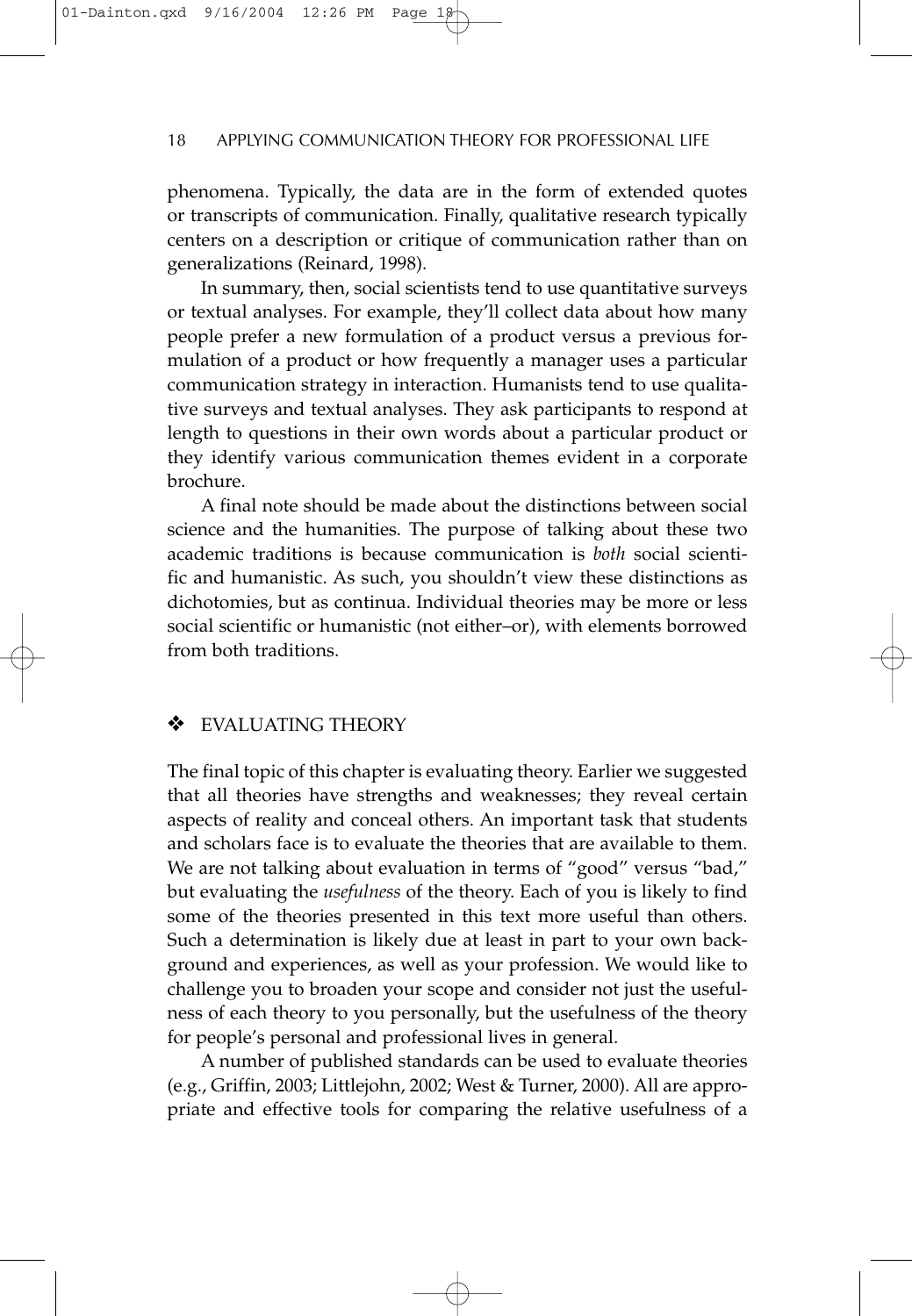| Area of Evaluation | What to Look For                                                                                      |
|--------------------|-------------------------------------------------------------------------------------------------------|
| Accuracy           | Has research supported that the theory works<br>the way it says it does?                              |
| Practicality       | Have real-world applications been found for<br>the theory?                                            |
| Simplicity         | Has the theory been formulated with the<br>appropriate number (fewest possible)<br>concepts or steps? |
| Consistency        | Does the theory demonstrate consistency<br>within its own premises and with<br>other theories?        |
| Acuity             | To what extent does the theory make clear<br>an otherwise complex experience?                         |

**Table 1.4** Criteria for Evaluating Theory

01-Dainton.qxd 9/16/2004 12:26

given theory. Because this text is geared toward working professionals, however (or those who wish to soon be working in the profession of their choice), we believe that the following five criteria best capture the way to assess the relative usefulness of communication theories in the communication, business, and related the professions. Note that we are talking about the *relative* usefulness of the theory. We are not talking about either–ors—good or bad, weak or strong. Instead, we hope you look at these distinctions as *continua* that range from very useful at one end to not particularly useful at the other end. A description of these criteria are in Table 1.4.

The first area of focus is **accuracy.** Simply put, the best theories correctly summarize the way communication actually works. Recall, however, that we are referring to scholarly theories. As such, we do not mean accuracy in terms of whether the theory accurately reflects your own personal experience (although we would hope that it does!). Instead, when we use the term *accuracy* we are suggesting that systematic research supports the explanations provided by the theory. Thus, in assessing this quality, you should look at research studies that have used the theory and see whether the research supports the theory or fails to find support for it.

A second way to evaluate theories is **practicality.** The best theories can be used to address real-world communication problems; in fact,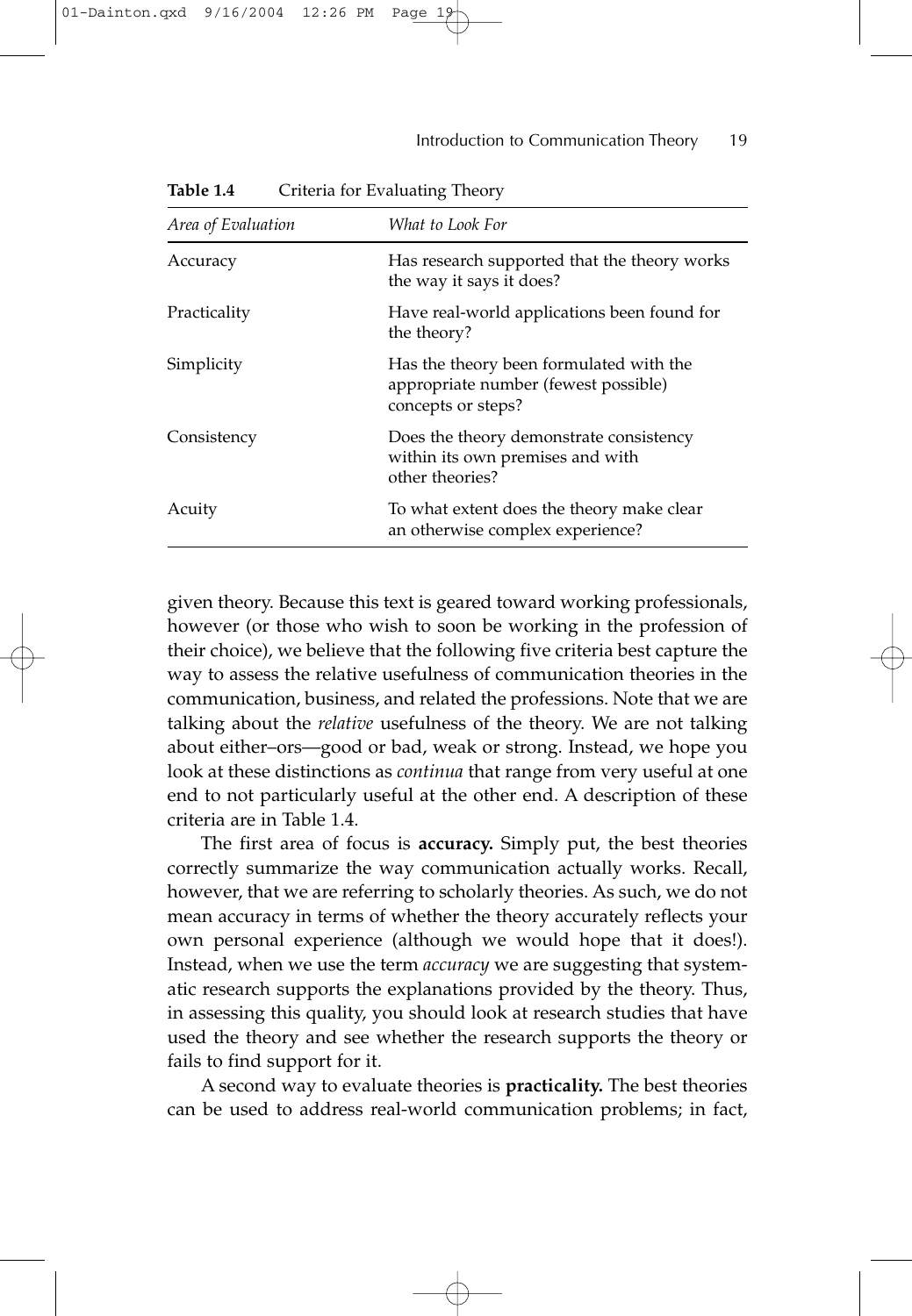Lewin (1951) said "there is nothing so practical as a good theory" (p. 169). Clearly, there are some profound theories that have changed the way we understand the world that aren't actually *used* by most people on a daily basis (Einstein's theory of relativity, or Darwin's theory of evolution, for example). In terms of *communication* theories, however, theories that are accurate but can't be used in everyday life are not as good as theories that have great practical utility. For example, a theory that can help a person make better communicative decisions in his or her interactions with coworkers is better than a theory so abstract that it cannot be used by an individual in daily communication. Thus, a theory with more applications is better than a theory without practical uses. In assessing this criterion, you should look for how the theory has been used in the research literature, as well as whether the theory has made the leap to professional practice.

**Simplicity** is the third way to evaluate a good business or professional communication theory. This does not mean that the theory is easy to understand; because the world is complex, theories trying to explain the world are often fairly complex as well. What we mean by simplicity is that the theory is formulated as simply as possible. The "three bears" analogy works here. Theories that have extra steps or include variables that don't help us to understand real-world experiences would be considered overly complex. Theories that do not have enough steps, that don't delve beneath the surface, or that don't have enough variables to understand real-world problems are too simple. Theories that include no more nor no less than necessary to understand a phenomena thoroughly are just right; they have a useful amount of simplicity. The best way to think of simplicity is to compare how much of communication is explained by the theory versus how many concepts are being used to explain it.

The fourth way to evaluate a theory is to consider its **consistency.** The most useful theories have both internal and external consistency. By **internal consistency,** we mean that the ideas of the theory are logically built on one another. A theory that proposes at one point that cooperation among team members guarantees success and at a different point proposes that competition is more effective than cooperation has a logical flaw. Similarly, theories that "skip" steps do not have much internal consistency. A theory predicting that age is related to the experience of jealousy and that one's expression of jealousy affects the future of the relationship, but then fails to tell us how the experience of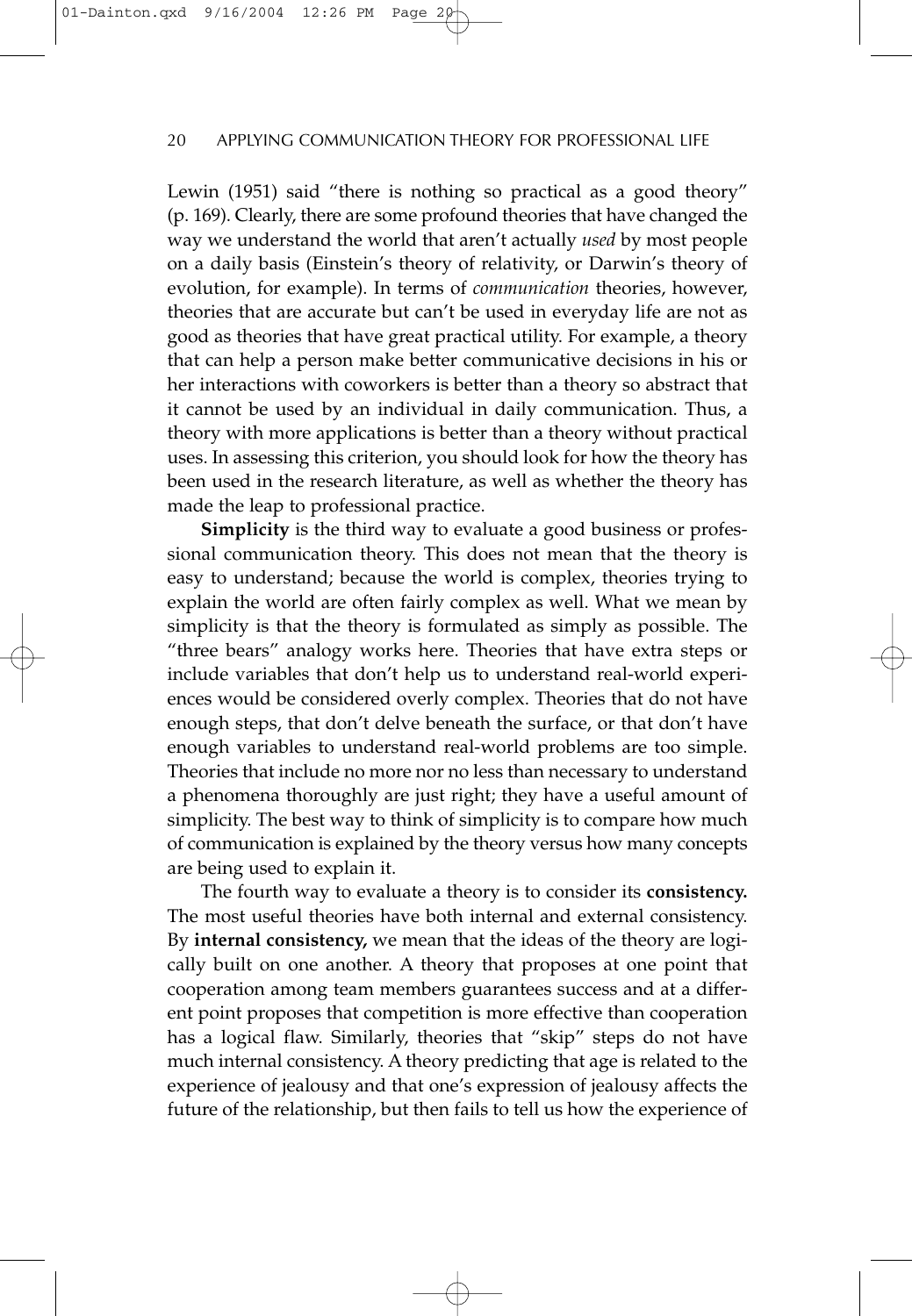jealousy is related to the expression of jealousy, has a logical gap. As such, it does not have strong internal consistency.

**External consistency,** on the other hand, refers to the theory's consistency with other widely held theories. If we presume that the widely held theories are true, then the theory under evaluation that disagrees with those believed supported theories also presents a logical problem. As such, the notion of consistency, whether internal or external, is concerned with the logic of the theory. The most useful theories are those that have a strong logical structure.

The final area for evaluation is **acuity.** Acuity refers to the ability of a theory to provide insight into an otherwise intricate issue. Earlier we said that theories that are simple are not necessarily easy to understand, because the real world is often complex. A theory that explains a difficult problem, however, is better than a theory that explains something less complex. For example, a theory that explains a complex problem such as how organizational cultures can influence employee retention is a more useful theory than a theory that explains a relatively straightforward problem such as how to gain attention in a speech. Those theories that explain difficult problems show acuity; those that focus on fairly obvious problems demonstrate superficiality.

## ❖ CHAPTER SUMMARY

In this chapter, we discussed the popular perception of communication, which suggests that the communication process is paradoxically simple yet powerful. We defined communication as **the process by which people interactively create, sustain, and manage meaning.** Next, we discussed the nature of theory. The distinctions between commonsense theories, working theories, and scholarly theories were addressed. Because scholarly theory must be researched, regardless of whether the research precedes or follows the initial formulation of a theory, we then turned our attention to the nature of research. We differentiated between primary and secondary research. We also identified the four primary research methods used by communication scholars: experiment, survey, textual analysis, and ethnography. In addition to describing the key elements of each of these methods, the chapter focused on what each reveals and conceals about communication. Next we turned our attention to the differences between social scientific and humanistic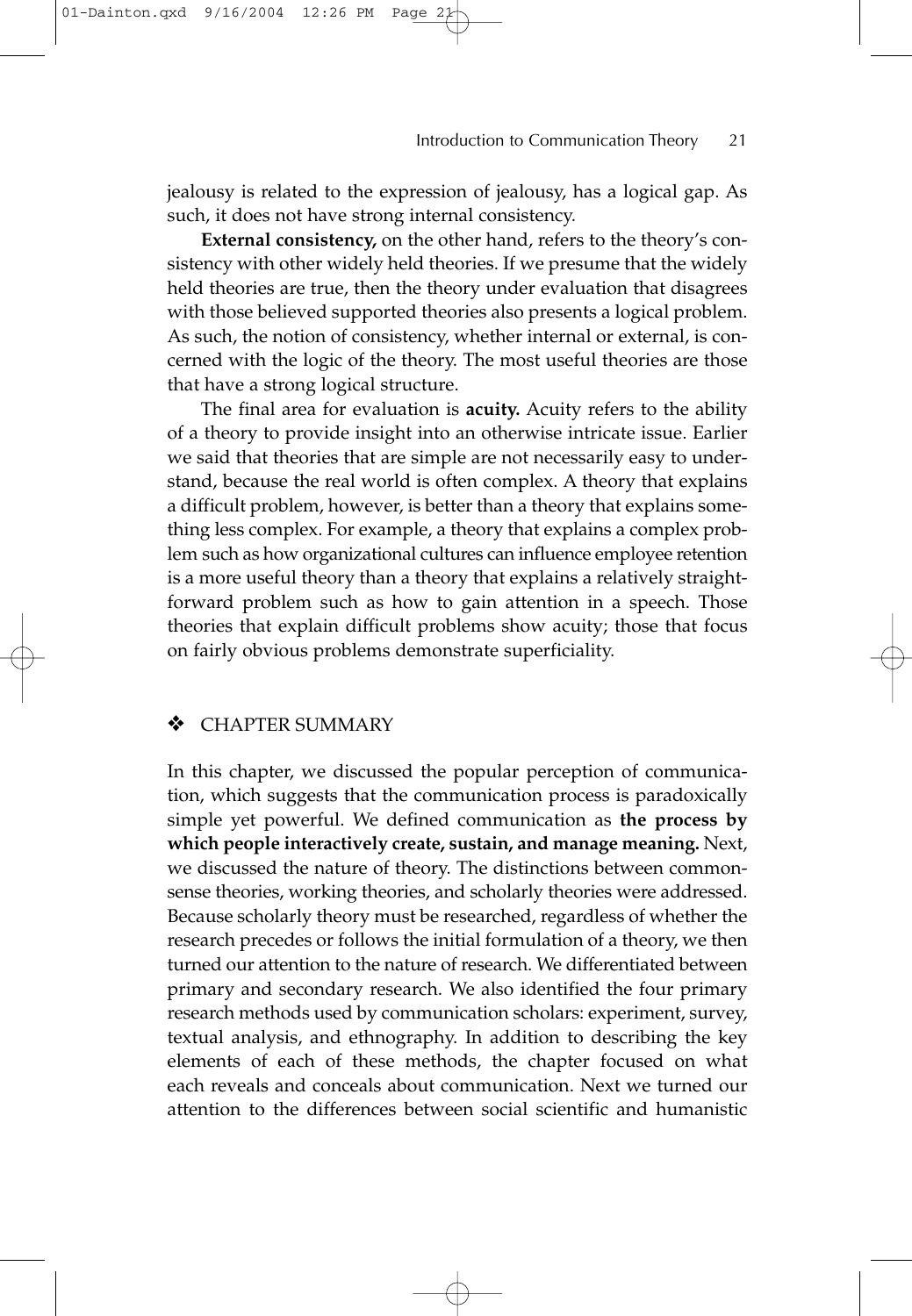approaches to theory and research, centering our discussion on beliefs about human nature, the goal of theory, the development of theory, the focus of research, and the research methods used. Finally, we provided a means by which scholarly theories of communication can be evaluated, including accuracy, practicality, simplicity, consistency, and acuity.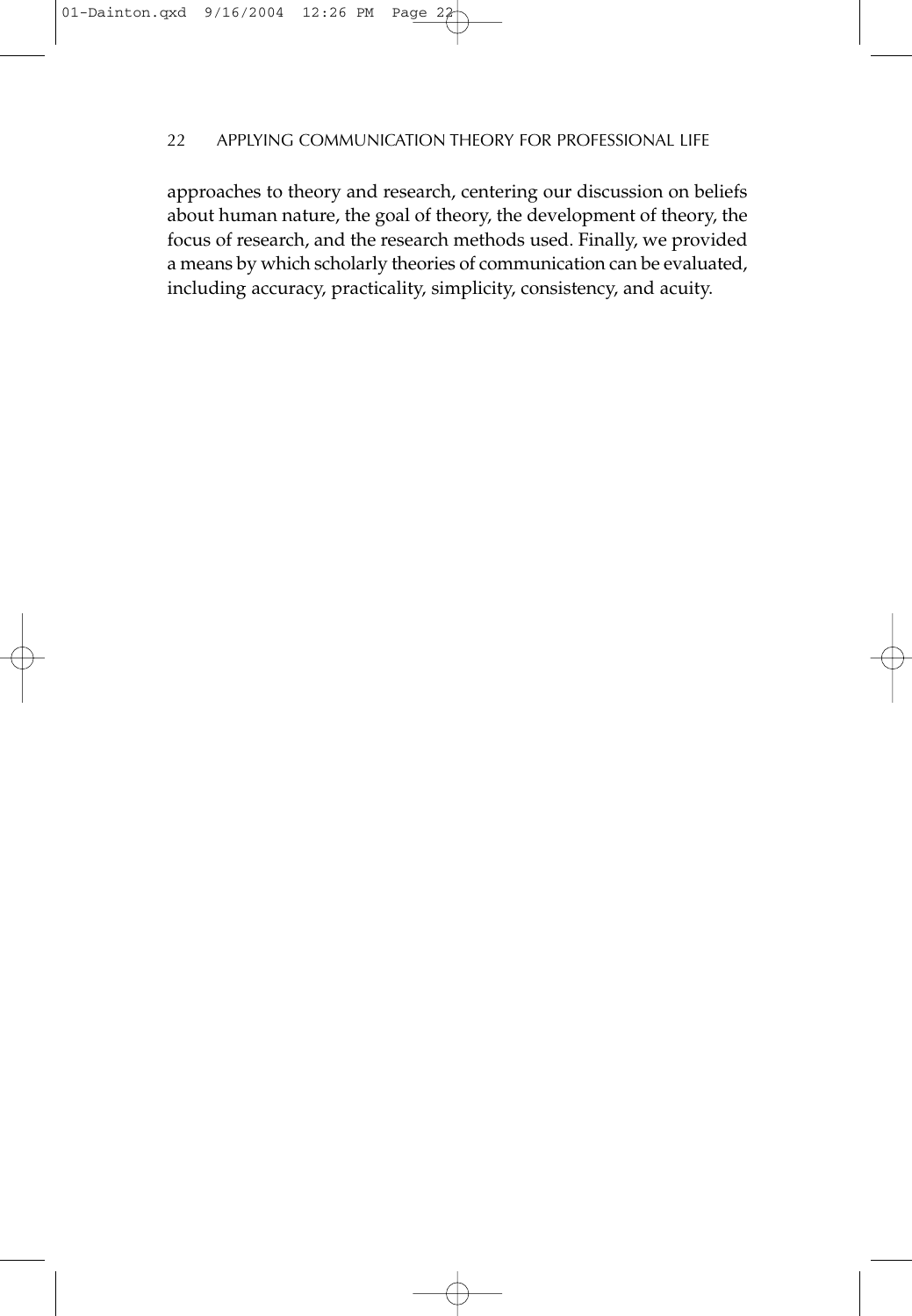**Case Study 1** Theory and Research in Communication Consulting

Community General Hospital was facing a crisis. As a small, urban hospital, it was having difficulty balancing its budget. The Balanced Budget Act (BBA) of 1997 reduced Medicare and Medicaid reimbursements, which typically make up nearly twothirds of billed hospital charges (Jones, 2001). Accordingly, revenues are down. The Balanced Budget Refinement Act (BBRA) of 1999 has restored some of the budget cuts, but small rural hospitals have benefited over urban hospitals (Freeman, 2002). Moreover, the nationwide hospital workforce shortage has caused high turnover and vacancy rates, which costs the hospital money; inpatient and outpatient care capacity is reduced, surgeries are delayed, and laboratory and X-ray work has to be sent off-site (American Hospital Association, 2001).

Bruce Norris, the chief administrator of the hospital, has recognized the crisis and is committed to doing something about it. He has sought the advice of two consultants, one of whom was trained in the social sciences and one of whom was trained in the humanities. Here is their advice.

# **Consultant A**

"I believe that reducing costs is not feasible, so the hospital needs to work on increasing demand. A possibility is to create a niche specialty so that Community General is the first place people consider when they need that type of medical care. Hospital marketing staff members should conduct a marketing survey and gather statistics about the particular health needs of people in the community. Then they should look at the services provided by their competitors and determine which niche Community General is not filling sufficiently. By creating a niche in the saturated health care market, Community General can develop a communication campaign that emphasizes how it stands out from the crowd; increased demand will mean increased revenues."